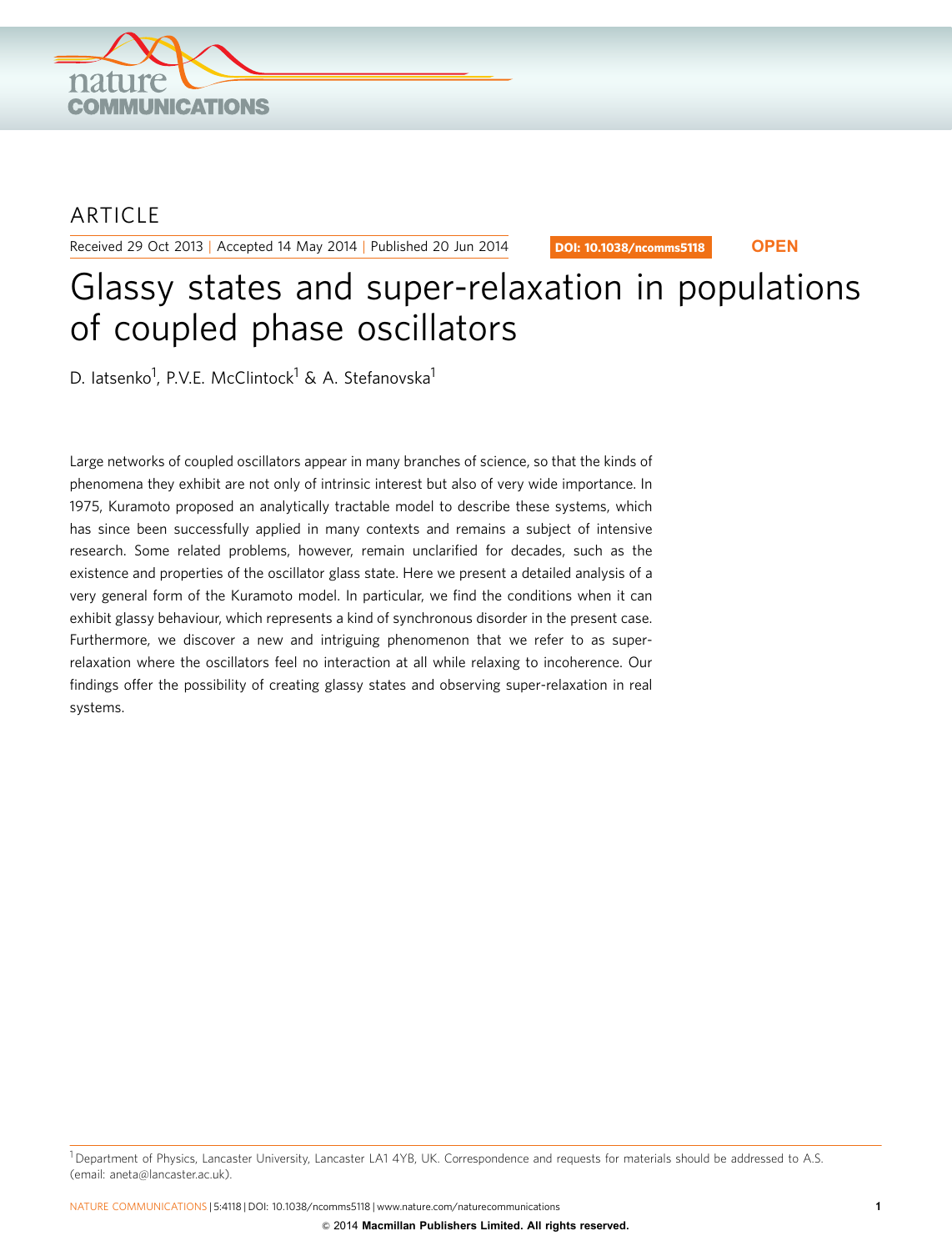The Kuramoto model  $(KM)^1$  $(KM)^1$  was introduced and developed to provide an analytically tractable description of the populations of coupled phase oscillators that so often appear in real life. It has been applied successfully in many fields<sup>2,3</sup>, for example, to describe the collective behaviour of lasers<sup>[4,5](#page-9-0)</sup>, neurons in the brain<sup>6,7</sup>, Josephson junction arrays<sup>[8](#page-9-0)</sup> and even humans<sup>[9](#page-9-0)</sup>.

The widespread applications of the KM to real problems has ensured that the basic model, together with its variants and modifications<sup>10–24</sup>, has been studied very extensively over the past few decades. The practical usefulness of these studies stems from widespread abundance of user-defined systems that can be described by the KM, for example, the above-mentioned laser  $arrays<sup>4,5</sup>$  $arrays<sup>4,5</sup>$  $arrays<sup>4,5</sup>$  and Josephson junction circuits<sup>8</sup>, where one can adjust the coupling between the oscillators quite freely. Therefore, if some new behaviour has been uncovered theoretically, it can immediately be implemented and observed in practice. Furthermore, for those systems where the exact configuration is not known precisely and cannot be changed, such as interacting neurons in the brain<sup>6,7</sup>, it is obviously useful to know what kinds of dynamics the different forms of KM can demonstrate, so that the observed behaviour can be matched with an appropriate existing model and thus explained.

The KM has been found to exhibit a remarkable diversity of interesting phenomena and states and, by now, most of them have been thoroughly investigated. There is, however, one important exception—the so-called 'oscillator glass' state<sup>25</sup>. Thus, many systems, including networks of interacting spins<sup>[26,27](#page-9-0)</sup>, dipoles<sup>28</sup>, and electrons<sup>29</sup>, have been found to display behaviour reminiscent of a glass structure<sup>30</sup>, and it has been suggested<sup>[25](#page-9-0)</sup> that populations of coupled oscillators can also demonstrate glassy states of some kind. Studies of such states are expected to be very fruitful, in the same way as were the studies of spin glasses, which led to many new techniques and applications in other fields (biology, computer science, economics and so  $\text{on}^{27}$ ). However, the provenance and properties of the oscillator glasses are still subject to debate<sup>[25,31–36](#page-9-0)</sup>.

Here we report the analysis of a very general, yet analytically tractable, form of KM. We derive a set of equations describing its steady-state behaviour and show that, for a particular class of distributions, the consideration may be reduced to a much simpler model. Thus, in the limit  $t \rightarrow \infty$ , the system can demonstrate the same macroscopic behaviour for different coupling configurations, enabling one to select and study the simplest one. This is, in itself, an interesting theoretical result. It also implies that there may be cases where it is, in principle, impossible to infer the underlying coupling structure from the observed data.

We also discuss when and how the full-time evolution of the system parameters can be obtained and find some interesting features related to this question. Among the phenomena that the model can exhibit, we find states with a glassy structure that can be studied analytically within the framework presented, and we discuss these states and their properties in detail. Finally, we describe a completely new phenomenon which we refer to as super-relaxation where, under certain conditions, the coupling between the oscillators effectively disappears during their relaxation to incoherence.

### Results

Outline of the results. To make what follows clearer and easier to understand, we start by summarizing the main results of the work. First, we derive equations (18–22) describing the stationary states (SSs) of the system (1). Then we reduce the macroscopic steady-state behaviour of the system (1) (five distributed

parameters) to a much simpler model (29) (two distributed parameters) for a large class of distributions (equation (23)). We discover new states in the coupled oscillator populations, which are in some sense similar to physical glasses, and we establish the conditions for their appearance (equations (36) and (37)). And finally, we discover the emergence of a super-relaxation phenomenon, where the oscillators evolve interaction-free, irrespectively of the couplings between them, if the conditions (41), (42), (43) are fulfilled. After reviewing the background and terminology, each of these results is obtained and considered in detail below.

The model. We consider the KM in the form

$$
\dot{\theta}_i = \omega_i - \frac{k_i}{N} \sum_{j=1}^N q_j \sin(\theta_i - \theta_j - \beta_i - \gamma_j), \tag{1}
$$

where N is the number of oscillators,  $\theta_i(t)$  and  $\omega_i$  are the *i*th oscillator's phase and natural frequency, respectively, and  $k_iq_i$  $(\beta_i + \gamma_i)$  represent the coupling strengths (phase lags) between the ith and jth oscillators; all parameters  $\Gamma_i \equiv \{\omega_i, k_i, q_i, \beta_i, \gamma_i\}$  are drawn from a joint probability density  $G(\Gamma)\equiv G(\omega, k, q, \beta, \gamma)$ . The case considered earlier<sup>[10](#page-9-0)</sup> corresponds to (1) with  $q_i = 1$ ,  $\beta_i = \gamma_i = 0.$ 

The KM has not previously been treated in such a general form (1), though it actually includes as special cases the many KM modifications and extensions studied earlier. Thus, not much is known about the possible behaviour of the system except in those particular cases. To study it, we first generalize the recently presented framework<sup>[10](#page-9-0)</sup> to encompass  $(1)$ , and then we proceed to a consideration of the phenomena that it can exhibit.

Main equations. The oscillators' collective behaviour in (1) can be described by two complex parameters

$$
Z \equiv Re^{i\Psi} \equiv \frac{1}{N} \sum_{j=1}^{N} e^{i\theta_j}, Y \equiv We^{i\Phi} \equiv \frac{1}{N} \sum_{j=1}^{N} q_j e^{i\gamma_j} e^{i\theta_j}, (2)
$$

where  $Z$  is the mean field whose amplitude  $R$  quantifies the extent of the agreement between the oscillators' phases  $\theta_i$ , while Y represents the weighted mean field, with amplitude W reflecting the agreement between  $\theta_i + \gamma_i$  (  $+\pi$  for  $q_i < 0$ ), weighted by  $|q_i|$ . With the use of the definition (2), the model (1) can be rewritten as

$$
\dot{\theta}_i = \omega_i - k_i W \sin(\theta_i - \beta_i - \Phi). \tag{3}
$$

As can be seen, the dynamics of the system is governed mathematically by the weighted mean field Y, which determines the effective interaction between the oscillators. The ordinary mean field Z, on the other hand, represents a more physical macroscopic variable, being the one that is most often observed in practice (for example, it quantifies the overall output current of a Josephson junction array<sup>8</sup>). Note that, unlike the mean fields' phases  $\Phi$  and  $\Psi$  individually, their difference  $\Phi - \Psi$  is invariant under the phase shifts  $\theta_i \rightarrow \theta_i - \varphi(t)$ , and thus represents another meaningful parameter.

In the continuum limit  $N \rightarrow \infty$ , the system (1) is treated using the probability density function  $f(\theta,\Gamma,t)$ , which reflects the probability that the oscillator has parameters  $\Gamma$  and phase  $\theta$  at time t. It can be further factorized as

$$
f(\theta, \Gamma, t) \equiv \rho(\theta, t | \Gamma) G(\Gamma) \tag{4}
$$

where  $\rho(\theta,t|\Gamma)$  is the conditional probability density function (CPDF), reflecting the probability that at time  $t$  the oscillator has a phase  $\theta$ , given its parameters  $\Gamma$ . By definition, the CPDF should a phase  $\theta$ , given its parameters **1** . by definition, the Cr D<sub>1</sub> should<br>satisfy  $\int_{-\pi}^{\pi} \rho(\theta, t | \mathbf{\Gamma}) d\theta = 1$ , which leads to the continuity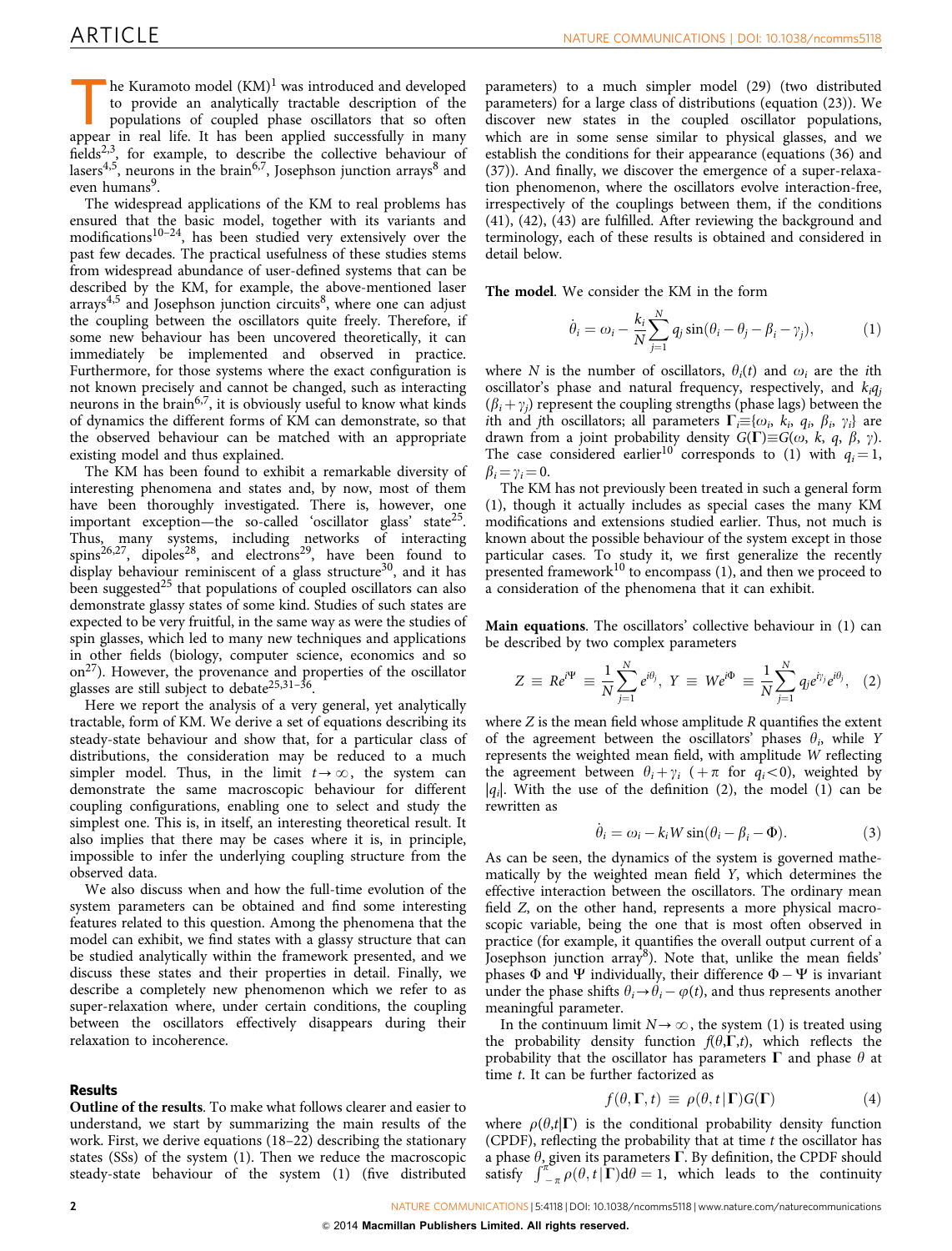equation

$$
\partial_t \rho(\theta, t | \mathbf{\Gamma}) + \partial_\theta \{ [\omega - kW \sin(\theta - \beta - \Phi)] \rho(\theta, t | \mathbf{\Gamma}) \} = 0, \quad (5)
$$

where we have used expression (3) for  $\dot{\theta}$ .

The CPDF can usually $37-40$  be represented using the ansatz introduced by Ott and Antonsen  $(OA\text{-}ansatz)^{41}$  $(OA\text{-}ansatz)^{41}$  $(OA\text{-}ansatz)^{41}$ 

$$
\rho(\theta, t | \mathbf{\Gamma}) = \frac{1}{2\pi} \left[ 1 + 2\text{Re} \frac{a(\mathbf{\Gamma}, t)e^{-i\theta}}{1 - a(\mathbf{\Gamma}, t)e^{-i\theta}} \right], |a(\mathbf{\Gamma}, t)| \le 1
$$
  
\n
$$
\Rightarrow \int_{-\pi}^{\pi} e^{i\theta} \rho(\theta, t | \mathbf{\Gamma}) d\theta = a(\mathbf{\Gamma}, t), \tag{6}
$$

where we use  $a(\Gamma,t) = \alpha^*(\Gamma,t)$  instead of the original OAvariable<sup>41</sup>  $\alpha(\Gamma,t)$ , and the \* denotes complex conjugate.

Finally, by substituting equation (6) into equations (5) and (2), one obtains the full system of equations describing the dynamics of the system (1):

$$
\frac{\partial a}{\partial t} - i\omega a + \frac{kW}{2} (a^2 e^{-i(\beta + \Phi)} - e^{i(\beta + \Phi)}) = 0, \tag{7}
$$

$$
Y = We^{i\Phi} = \int q e^{i\gamma} a(\Gamma, t) G(\Gamma) d\Gamma, \qquad (8)
$$

$$
Z = Re^{i\Psi} = \int a(\Gamma, t) G(\Gamma) d\Gamma, \qquad (9)
$$

where here and below, unless otherwise specified, the integration over d $\Gamma \!\!\equiv \!\! {\rm d}\omega$ d $k$ d $q$ d $\beta$ d $\gamma$  is taken over the whole domain (( –  $\infty,$  $\infty$ ) for  $\omega$ , k, q and  $(-\pi, \pi)$  for  $\beta$ ,  $\gamma$ ).

Parameter redundancy. It should be clarified that parametrizing the KM (1) with both  $\beta_i$  and  $\gamma_i$  is, in a strict sense, mathematically redundant, since one of these phase shifts can be removed by a change of variables. Thus, in terms of  $\tilde{\theta}_i = \theta_i - \beta_i$ , the system equation (1) becomes

$$
\dot{\tilde{\theta}}_i = \omega_i - \frac{k_i}{N} \sum_j q_j \sin(\tilde{\theta}_i - \tilde{\theta}_j - \tilde{\gamma}_j), \ \tilde{\gamma}_i = \gamma_i + \beta_i \tag{10}
$$

with the new distribution of parameters  $\tilde{G}(\tilde{\Gamma})$  being given as  $\widetilde{G}(\omega, k, q, \widetilde{\gamma}) = \int G(\omega, k, q, \beta, \gamma) \delta(\widetilde{\gamma} - \beta - \gamma) d\beta d\gamma$ . Taking into account the relationship between the variables in equations (10) and (1), it is clear that the conditional distribution of the new phases  $\widetilde{\rho}(\theta,t|\omega,k,q,\widetilde{\gamma})$  is related to the original one as  $\rho(\theta, t | \omega, k, q, \beta, \gamma) = \widetilde{\rho}(\theta - \beta, t | \omega, k, q, \beta + \gamma)$ . Substituting this into equation (2), it can be shown that the weighted mean fields in terms of  $\theta_i$  and  $\theta_i$  are equal,  $Y(t) = Y(t)$ , but that the ordinary mean fields can, in general, change in a non-trivial fashion,  $Z(t) \neq Z(t)$ .

Nevertheless, both  $\beta_i$  and  $\gamma_i$  can sometimes be practically relevant, that is, have physical meanings. For example, such a coupling structure can be designed artificially in the case of user-defined systems (for example, laser arrays<sup>[4,5](#page-9-0)</sup>), but we expect it to appear in the observation-only systems as well (for example, interacting neurons<sup>[6,7](#page-9-0)</sup>). Hence, in some cases, the full model  $(1)$ will actually provide a more straightforward and meaningful description of the system, while equation (10) will represent only a mathematical formulation. Thus, for example, Z might be related to the real physical quantity, such as the total power output of the laser array<sup>4,5</sup>, while  $\tilde{Z}$  will then be a purely mathematical characteristic. To preserve generality, therefore, and to avoid complicating the discussion by introducing different variable transformations, we study the model (1) including both  $\beta$ and  $\gamma$ . Furthermore, as will be seen below, the distributed  $\beta$  also has significant consequences in terms of the non-equilibrium dynamics, which cannot be straightforwardly obtained from the transformed system equation (10).

It should also be noted, that the model (1) is invariant under  $(k_i, \beta_i) \rightarrow (-k_i, \beta_i + \pi)$  or  $(q_i, \gamma_i) \rightarrow (-q_i, \gamma_i + \pi)$  or rescalings  $(k_i,q_i)\rightarrow(k_i/r,rq_i)$ ; to preserve generality, we retain this ambiguity, as the normalization can be fixed at any time, and there is no universal choice (see Methods).

Terminology and notation. We adopt terminology similar to that introduced earlier<sup>[10,42](#page-9-0)</sup>. The KM form  $(1)$  is invariant under  $\theta' = \theta - \Omega t$ , which just changes the natural frequencies to  $\omega' = \omega - \Omega$ , so the parameter distribution becomes  $G'(\omega', k, q, \Omega)$  $\beta$ ,  $\gamma$ ) = G( $\omega'$  +  $\Omega$ , k, q,  $\beta$ ,  $\gamma$ ). Thus, one can consider the KM in different frames rotating at frequency  $\Omega$  with respect to some reference frame. For the latter, we select the frame with zero mean frequency  $\langle \omega \rangle = \int \omega G(\Gamma) d\Gamma = 0$  and call it the natural frame;<br>the distribution  $G(\Gamma)$  is defined in this frame. We define a SS as a the distribution  $G(\Gamma)$  is defined in this frame. We define a SS as a state with time-independent CPDF  $\partial_t \rho(\theta,t|\Gamma) = 0$ , which also implies  $\partial_t Z = \partial_t Y = 0$ . The state can be stationary only in a particular rotating frame, so it is characterized by its frame frequency  $\Omega$  and mean fields Z, Y. We refer to SSs with  $\Omega = 0$  as natural states, while SSs with  $\Omega \neq 0$  are travelling wave states. For later convenience we define

$$
G_{\Omega}^{\pm}(\Gamma) \equiv G(\pm \omega + \Omega, k, q, \beta, \gamma), L(x, \Delta) \equiv \frac{\Delta/\pi}{x^2 + \Delta^2},
$$
  

$$
P(\phi, r) \equiv \frac{(1 - r^2)/2\pi}{(1 + r)^2 + 4r\sin^2(\phi/2)} = \frac{r^{-1}(1 - r^2)e^{i\phi}/2\pi}{(e^{i\phi} - r)(r^{-1} - e^{i\phi})},
$$
  
(11)

where  $0 \le r \le 1$ ; the distribution  $P(\phi,r)$  and the way to simulate it are discussed in Methods. Note, that  $P(\phi,0) = 1/2\pi$  and  $P(\phi,1) = \delta(\phi)$ .

We also introduce

$$
I(\omega, k) \equiv \int e^{i\beta} G(\Gamma) dq d\beta dy, I_{\Omega}^{\pm} \equiv I(\pm \omega + \Omega, k),
$$
  

$$
J(\omega, k) \equiv \int q e^{i(\beta + \gamma)} G(\Gamma) dq d\beta dy, J_{\Omega}^{\pm} \equiv J(\pm \omega + \Omega, k).
$$
 (12)

As will be seen below, I and J represent an effective complex distribution of  $\omega$ , k to be used for the determination of Z and Y, respectively.

Validity of the OA-ansatz. In what follows, we will make frequent use of the OA-equations (7–9). For the case  $k_i = \text{const}$ ,  $q_i = 1$ ,  $\beta_i = \gamma_i = 0$  and for a very large class of frequency distributions, their validity has been proven[39,40](#page-9-0) in the asymptotic limit  $t \rightarrow \infty$ , corresponding to system's steady-state behaviour; though not justified rigorously, this result seems to hold for distributed k, q,  $\beta$ ,  $\gamma$  as well (based on numerical simulations). As the next step, Pikovsky and Rosenblum<sup>37,38</sup> derived more general equations and showed that the full dynamics of the model—for all  $t$  and almost any parameter distribution—obeys equations  $(7)-(9)$  only if the initial phase configuration also belongs to the OA-manifold

$$
\rho(\theta,0|\Gamma) = P(\theta - \phi_0(\Gamma), r_0(\Gamma)) \tag{13}
$$

with any  $\phi_0(\Gamma)$  and  $r_0(\Gamma)$ . Although not given explicitly by Pikovsky and Rosenblum<sup>[37,38](#page-9-0)</sup>, equation (13) can be deduced from their equation (3) in [ref. 38,](#page-9-0) which generates (13) in the case of a uniform distribution of the constants of motion  $\psi_k$  (for which the OA-description was proven to hold<sup>37,38</sup>); see also the work of Marvel et al.<sup>[43](#page-9-0)</sup> Note that the OA-ansatz often provides a good approximation to the system dynamics even when equation (13) is not satisfied (for example, for  $\rho(\theta,0|\Gamma) = R(0)\delta(\theta) + (1 - R(0))/2\pi$ ).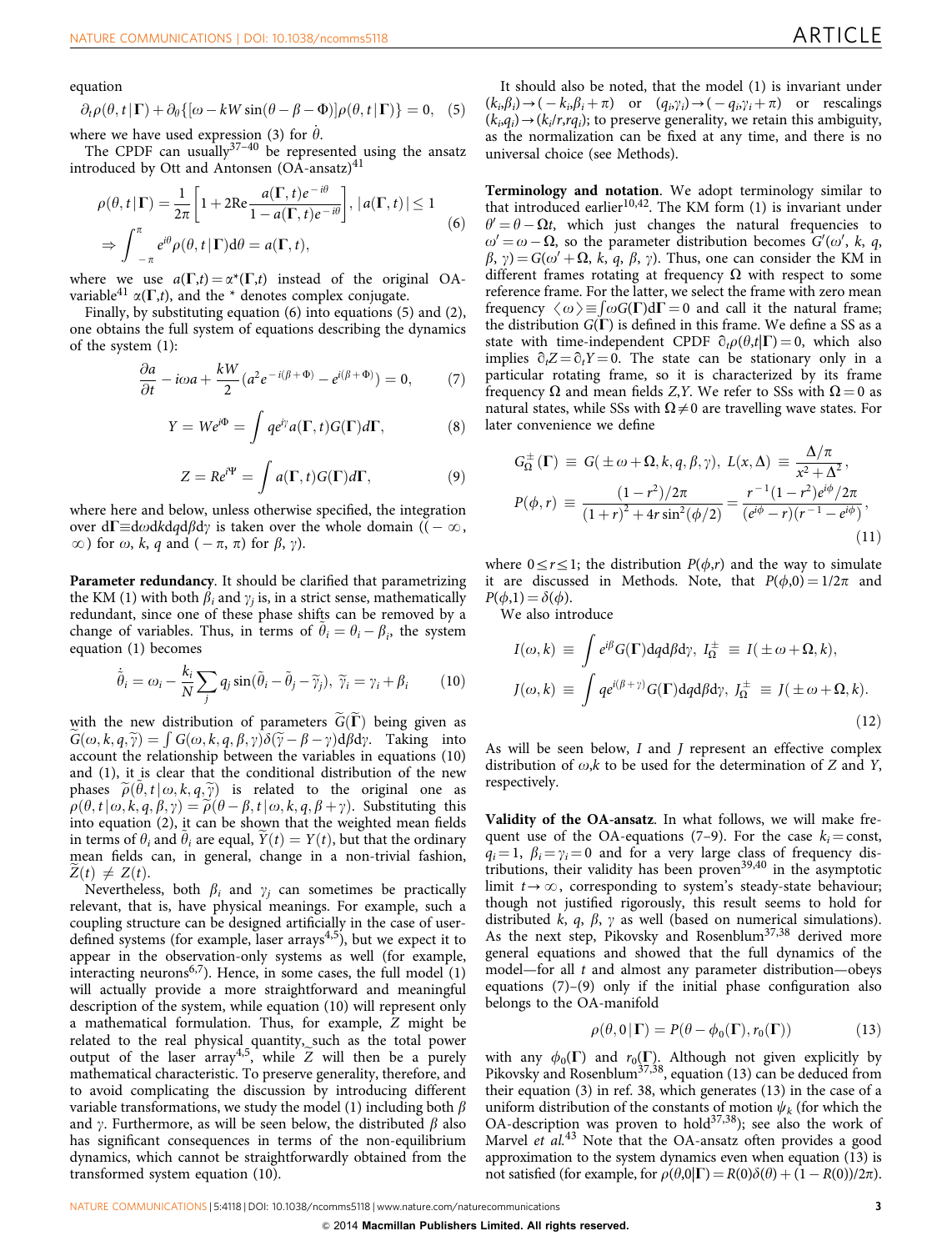In addition, it might sometimes be useful to analytically continue  $a(\Gamma,t)$  into the complex plane over some of  $\Gamma$ , for example, to consider  $\omega$  to be complex. This is required to apply the conventional OA-reduction procedure<sup>[41](#page-9-0)</sup> (see also refs  $13-15$ ) which, where possible, allows one to obtain a finite-dimensional system of equations for  $Y(t)$ , $Z(t)$ . However, one should always have  $|a(\Gamma,t)| \leq 1$  as, otherwise, the OA-ansatz (6) becomes illdefined. Hence,  $a(\Gamma,t)$  can be considered only in the region of  $\Gamma$ for which

$$
|a(\Gamma,0)| = \left| \int e^{i\theta} \rho(\theta,0|\Gamma) d\theta \right| \le 1, \tag{14}
$$

$$
\partial_t |a(\Gamma, t)| \bigg|_{|a|=1} = -\operatorname{Im}(\omega) + (W/2) \times
$$
  
Re[ $k(e^{i\beta}e^{-i\varphi} - e^{-i\beta}e^{i\varphi})] \le 0$  (15)

at any W and  $\varphi{\equiv}\textrm{arg}[a(\Gamma{,}t)] - \Phi.$  The condition (14) establishes that  $|a| \leq 1$  is satisfied at  $t = 0$ , while (15) then guarantees that it holds at all other times too. Some manifestations of the issues related to (14) and (15) can be found in Section 3.2.0.1 of [ref. 38](#page-9-0) and in [refs 11,13–15](#page-9-0). Note that (14) is always satisfied when there is no correlation of initial phases with the system parameters  $\Gamma$ :

$$
\rho(\theta,0|\Gamma) = P(\theta - \Psi(0),R(0)).\tag{16}
$$

Unless otherwise specified, we will assume that the system starts from such a configuration.

Stationary states. Having reviewed the background and related issues, we now proceed to the derivations. We start by finding possible configurations into which the system (1) can settle as  $t \rightarrow$  $\infty$ . Although in specific cases it can converge to some inherently time-dependent solution, such as a standing wave<sup>[43](#page-9-0)</sup> or an oscillating  $\pi$ -state<sup>44</sup>, we restrict the consideration to SSs only, treating them in frames where they are stationary. The effective parameter distribution therefore becomes  $G(\Gamma) \! \rightarrow \! G^+_{\Omega}(\Gamma),$  with  $\Omega$ denoting SS frame frequency. By definition and equation (6), the SSs satisfy  $\partial_t a = 0$ . Using this in equation (7) and taking account of the OA validity condition  $|a|\leq 1$ , one finds that all possible SSs in their own rotating frames correspond to

$$
a_{s}(\Gamma) = e^{i(\Phi+\beta)} \times \begin{cases} \frac{\sqrt{k^{2}W^{2}-\omega^{2}}+i\omega}{kW} \text{ if } |\omega| \leq |k|W, \\ i\frac{\omega-\text{sign}(\omega)\sqrt{\omega^{2}-k^{2}W^{2}}}{kW} \text{ if } |\omega| > |k|W. \end{cases}
$$
(17)

The stationary distribution of the oscillators' phases is then recovered by substituting equation (17) into equation (6), which gives

$$
\rho_{s}(\theta | \mathbf{\Gamma}) = \begin{cases} \delta(\theta - \beta - \arcsin(\frac{\omega}{|k|W}) - \Phi + \pi H(-k)) & \text{if } |\omega| \le |k|W, \\ \frac{\sqrt{\omega^2 - k^2 W^2}/2\pi}{|\omega - kW \sin(\theta - \beta - \Phi)|} & \text{if } |\omega| > |k|W, \end{cases} \tag{18}
$$

where  $H(-k)$  denotes a Heaviside function. As can be seen, the oscillators with  $|\omega|$  <  $|k|$  W (in a rotating frame) are frozen around the positions determined by  $\beta$ ,  $\omega$ ,  $k$  and the weighted mean field  $Y = We^{i\Phi}$ , while the others are incoherent.

It should be noted that, in addition to  $a_s(\Gamma)$  given by equation (17), there exists one more stationary solution of equation (7): the (17), there exists one more stationary solution of equation (7): the same as equation (17), but with a minus before the  $\sqrt{k^2 W^2 - \omega^2}$ for  $|\omega| \leq |k|W$ ; however, this solution is never realized in reality because it corresponds to the unstable position on the phase circle, as can be seen by recovering the respective CPDF (which will be the same as equation (18), but with  $\theta \rightarrow \theta + \pi$  for  $|\omega|\leq |k|W$ ).

Self-consistency and stability conditions. While the solution (18) gives a qualitative picture of how the phases are distributed in the stationary regime, one cannot infer directly from  $\rho_s(\theta|\Gamma)$ the stability of such a configuration or the macroscopic parameters  $W_{\mathcal{N}}\Omega$  for which it can be realized. To find the latter, we first note that the equation (17) was derived from equation (7) only, without taking account of equation (8), which it should also satisfy. Therefore, substituting equation (17) into equation (8), one obtains the self-consistency conditions (SCCs)

$$
W = \int \frac{dk}{kW} \left\{ \int_{-|k|W}^{-|k|W} \sqrt{k^2 W^2 - \omega^2} J_{\Omega}^+ d\omega + i \int \omega J_{\Omega}^+ d\omega \right\}
$$

$$
- i \int_{|k|W}^{\infty} \sqrt{\omega^2 - k^2 W^2} [J_{\Omega}^+ - J_{\Omega}^-] d\omega \right\} \equiv \widetilde{F}[J_{\Omega}^{\pm}, W], \tag{19}
$$

where  $J_{\Omega}^{\pm}$  are as defined in equation (12). Taking the real and imaginary parts of equation (19) yields two equations from which the SS parameters  $W$ , $\Omega$  can be determined. These can then be used to determine Z as well, for which, using equation (17) in equation (9), one gets

$$
Re^{i(\Psi - \Phi)} = \widetilde{F}[I_{\Omega}^{\pm}, W] \tag{20}
$$

The SS stability, on the other hand, is generally hard to study analytically. For the incoherent state  $(W = 0)$ , however, it can be analysed using the approach of [ref. 45.](#page-9-0) Thus, performing a linear stability analysis of (5) above incoherence and using a selfconsistency argument (see Methods), one can show that incoherence changes stability when there exists a solution  $x$  to the equations

$$
\begin{cases} \pi \text{Im} \int k J(x,k) \, \mathrm{d}k + \text{Re} \int \frac{k J(\omega + x, k)}{\omega} \, \mathrm{d}\omega \, \mathrm{d}k = 0, \\ \pi \text{Re} \int k J(x,k) \, \mathrm{d}k - \text{Im} \int \frac{k J(\omega + x, k)}{\omega} \, \mathrm{d}\omega \, \mathrm{d}k = 2. \end{cases} \tag{21}
$$

Interestingly, from equations (21) and (12) it follows that in the case  $G(\Gamma) = G(\omega, q, \beta, \gamma)p(k)$  the stability of incoherence does not depend on a particular form of  $p(k)$ , but only on the mean coupling strength  $\langle k \rangle = \int k p(k) dk$ , as noticed previously for a<br>simpler model<sup>10,15</sup>. Note also that if phase shifts v or *B* are simpler model<sup>[10,15](#page-9-0)</sup>. Note also that, if phase shifts  $\gamma$  or  $\beta$  are present then, with increasing coupling strength, the incoherence can not only lose, but also gain<sup>[46,47](#page-9-0)</sup> stability at the transition points determined from equation (21).

To estimate (at least approximately) the stability of the SSs with  $W>0$ , one can utilize the approach of [ref. 10](#page-9-0) and devise the empirical stability conditions (ESCs) which, for the considered model (1), take the form (see Methods)

$$
\begin{cases} \partial_W \text{Re}\widetilde{F} + W(\partial_{\Omega} \text{Im}\widetilde{F}) < 1, \\ (\partial_W \text{Re}\widetilde{F} - 1)(\partial_{\Omega} \text{Im}\widetilde{F}) - (\partial_W \text{Im}\widetilde{F})(\partial_{\Omega} \text{Re}\widetilde{F}) > 0. \end{cases} (22)
$$

where  $\tilde{F} \equiv \tilde{F}[J_{\Omega}^{\pm}, W]$  (see equation (19)). Despite being empirical and thus approximate, the ESCs (22) work well in the majority of cases, though not in all, for example, they can fail in the presence of standing waves<sup>10</sup>; their performance also becomes less good when  $arg[J(\omega,k)] \neq 0$ . Nevertheless, ESCs seem to be exact if  $arg[J(\omega,k)] = 0$  and the distribution  $G(\Gamma)$  is unimodal over  $\omega$ .

Uncoupled distributions. As discussed above, for the system (1), the parameters of its possible SSs can be found from the SCCs (19) and (20), their stability can be deduced from equation (21) for the incoherent state, and (approximately) from equation (22) for other SSs, while the associated phase distributions are given by equation (18). The corresponding expressions, however, are generally quite complicated, but it turns out that they simplify greatly if we consider the distribution of q,  $\beta$ ,  $\gamma$  to be uncorrelated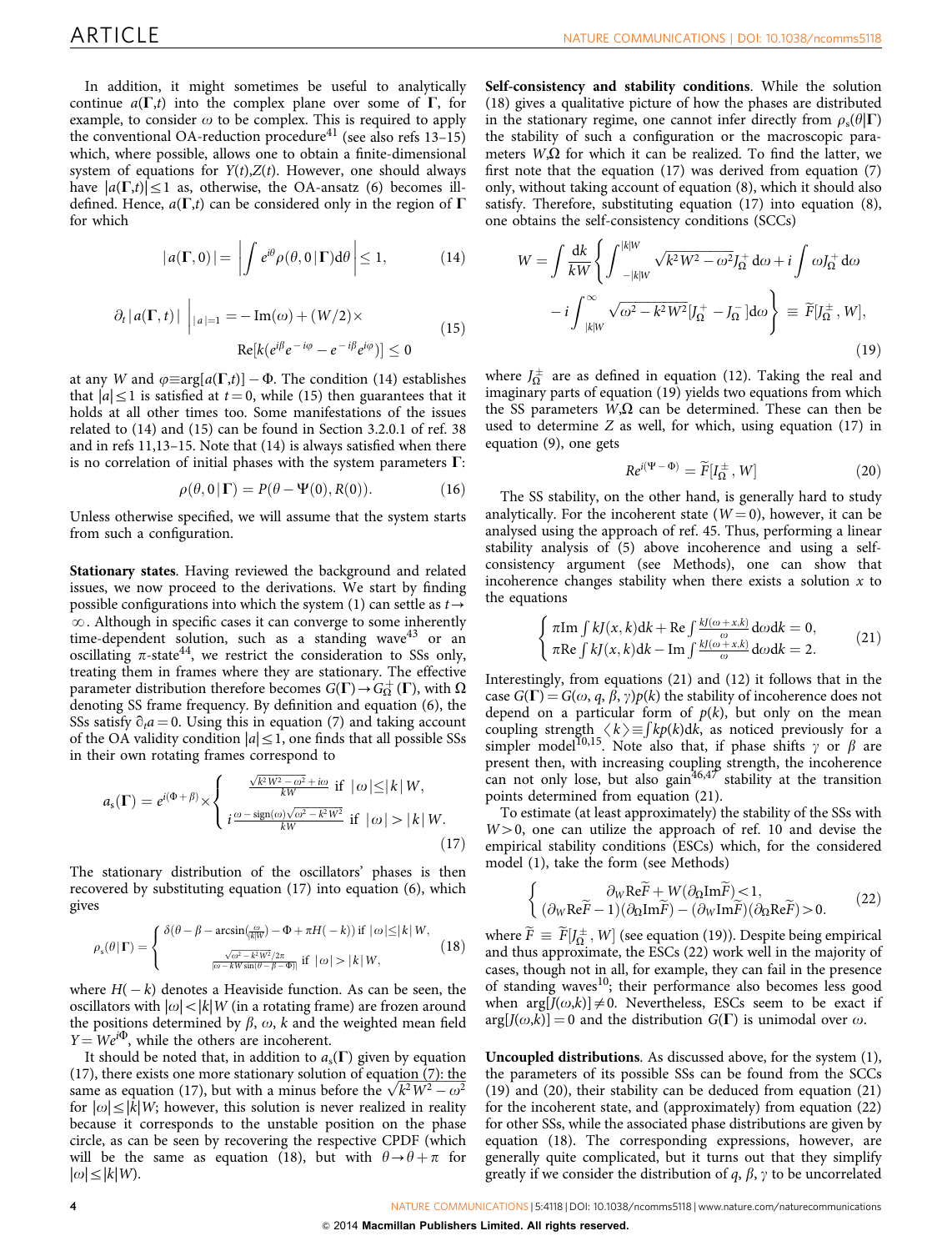<span id="page-4-0"></span>with  $\omega$ , k. In what follows, we will therefore assume that

$$
G(\omega, k, q, \beta, \gamma) = g(\omega, k)h(q, \beta, \gamma), g_{\Omega}^{\pm} \equiv g(\pm \omega + \Omega, k),
$$
\n(23)

so the effective  $(\omega, k)$ -distributions (12) become

$$
I(\omega, k) = |I| e^{i\phi_I} g(\omega, k), \ I(\omega, k) = |J| e^{i\phi_J} g(\omega, k),
$$
  
\n
$$
|I| e^{i\phi_I} \equiv \int e^{i\beta} h(q, \beta, \gamma) dq d\beta dy,
$$
  
\n
$$
|J| e^{i\phi_J} \equiv \int q e^{i(\beta + \gamma)} h(q, \beta, \gamma) dq d\beta dy.
$$
\n(24)

The SCCs (19) then simplify to

 $F_W(W, \Omega) = W \cos \phi_J / |J|, F_\Omega(W, \Omega) = -W \sin \phi_J / |J|, (25)$ where

$$
F_W(W, \Omega) \equiv \int \frac{dk}{kW} \int_{-|k|W}^{|k|W} g_{\Omega}^+ \sqrt{k^2 W^2 - \omega^2} d\omega,
$$
  
\n
$$
F_{\Omega}(W, \Omega) \equiv \int \frac{dk}{kW} \left\{ \int \omega g_{\Omega}^+ d\omega.
$$
  
\n
$$
- \int_{|k|W}^{+\infty} [g_{\Omega}^+ - g_{\Omega}^-] \sqrt{\omega^2 - k^2 W^2} d\omega \right\}
$$
\n(26)

are fully analogous to  $F_{R,\Omega}$  in [ref. 10;](#page-9-0) the expression (20) for R and  $\Phi - \Psi$  reduces to

$$
R = |I| W / |J|, \quad \Phi - \Psi = \phi_J - \phi_I,
$$
 (27)

the incoherence stability conditions (21) become

$$
\begin{cases}\n\int \frac{kg(\omega + \Omega, k)}{\omega} d\omega dk = -\frac{2\sin\phi_I}{|I|},\\ \n\int kg(\Omega, k) dk = \frac{2\cos\phi_I}{\pi |I|},\n\end{cases}
$$
\n(28)

and the ESCs (22) can be simplified using  $\widetilde{F}[J_\Omega^{\pm},W]=|J|\,e^{i\phi_J}(F_W+iF_\Omega).$ 

System reduction. From equations (25–28) it is evident that, for uncoupled distributions (23), all the macroscopic properties of the SSs are completely characterized by  $g(\omega, k)$ , |J| and  $\phi_I$  (see equation (24)), irrespectively of the particular form of  $h(q, \beta, \gamma)$ , while  $|I|$ ,  $\phi_I$  serve merely to specify Z (27). Instead of (1), therefore, one can consider the system

$$
\dot{\theta}_i = \omega_i - \frac{k_i |J|}{N} \sum_{j=1}^N \sin(\theta_i - \theta_j - \phi_j)
$$
 (29)

with the same distribution of  $\omega_i$ ,  $k_i$  defined by  $g(\omega, k)$ . Then each SS of (29) corresponds to an SS of (1), and their parameters are related as

$$
\Omega = \Omega_{SK}, \ W = |J| R_{SK}, \ R = |I| R_{SK}, \tag{30}
$$

where the subscript SK denotes the states of the model (29); the stability of the corresponding states will also be the same, as follows from equation (28) for incoherence, and from the ESCs (22) and numerical evidence for other SSs.

Hence, for any distribution of q,  $\beta$ ,  $\gamma$  obeying (23), one can reduce the consideration of the steady-state behaviour of (1) to the much simpler Sakaguchi–Kuramoto model (29). This elegant and unexpected result is illustrated in Fig. 1. Interestingly, something similar was noted earlier<sup>21</sup>, but for a significantly less general model than (1). The reduction (30), however, relates only to the macroscopic properties of SSs ( $t \rightarrow \infty$ ), whereas the full evolutions  $Z(t)$ ,  $Y(t)$  and the microscopic properties of the resultant states cannot be obtained in this way. Note that



Figure 1 | Numerical confirmation of system reduction. The SS parameters W (green), R (red) and  $\Omega$  (black), as calculated for the original system (1) (circles) and obtained from the reduced system (29), (30) (diamonds), are shown in dependence on coupling K; solid lines correspond to theoretical predictions based on (25–28). The distribution for the original system was:  $g(\omega, k) \sim \delta(k - K)[\omega^2 + e^{-\omega^2}]^{-1}$ ,  $h(q, \beta, \gamma) \sim e^{-(q-1)^2/0.02}$  $[P(\beta - \pi/8, 0.8) + P(\beta + \pi/2, 0.9)]P(\gamma - \pi/3, 0.7)$ , but the same picture appears for any  $h(q, \beta, \gamma)$  with identical  $\phi_j$ , |J|, |I| (24). The simulations were performed for 500 s, and the values presented are averages over the last 100 s.

equation (30) implies  $W \le |J|, R \le |I|$ , that is, the distribution of q,  $\beta$ ,  $\gamma$  imposes an upper bound on the SSs' mean field strengths, which they cannot exceed however strong the coupling is.

**Definition of glassy states.** Ordinary glass<sup>[30](#page-9-0)</sup> is a state of matter which, in contrast to the liquid state, is solid; but, in contrast to the crystalline state, has a structure without any long-range translational order. States that are in some sense similar were reported in several other systems<sup>26-29</sup>, but whether or not there can exist glassy analogues in networks of coupled oscillators oscillator glasses—has remained unclear<sup>25,31-36</sup>.

However, a very basic question is how to define an oscillator glass, that is, what properties the system should possess in order to qualify for this title. Obviously, one should draw an analogy with known glassy states in order to illuminate this issue. Thus, the defining feature of the structural glasses<sup>[30](#page-9-0)</sup>—frozen disorder can be specified as: (i) the particles, for example atoms, lack any long-range translational order, similarly to the liquid state; (ii) the particles are frozen, that is, do not move with respect to each other, similarly to the solid state. Later, states with frozen spins lacking long-range orientational order were discovered in spin systems, and by analogy were called spin glasses $26,27$ . The canonical spin glasses, in addition to properties (i) and (ii), are characterized by: (iii) a significantly redundant ground state, so that the same macroscopic behaviour can be realized by many microscopic spin configurations, not related to each other by any simple symmetry transformation; (iv) frustration, that is, no spin configuration can simultaneously satisfy all energy bounds; (v) slow non-exponential relaxation of the order parameter (magnetization for spin systems), as well as other exotic dynamical features.

Relating the phases  $\theta_i$  of the oscillators to the positions of the particles in space, or the spin orientations, the analogies of the above properties for populations of oscillators will be (all for  $t\rightarrow\infty$ )

Uniform distribution of phases at any time :  
\n
$$
\rho(\theta, t) \equiv \int \rho(\theta, t | \mathbf{\Gamma}) G(\mathbf{\Gamma}) d\mathbf{\Gamma} = 1/2\pi;
$$
\n(31)

Existence of a (frozen) group of oscillators

not moving with respect to each other :  
\n
$$
Q \equiv \frac{1}{N(N-1)} \sum_{i,j,i \neq j} |\langle e^{i[\theta_i(t) - \theta_j(t)]} \rangle| > 0,
$$
\n(32)

where  $\langle \ldots \rangle$  denotes time average;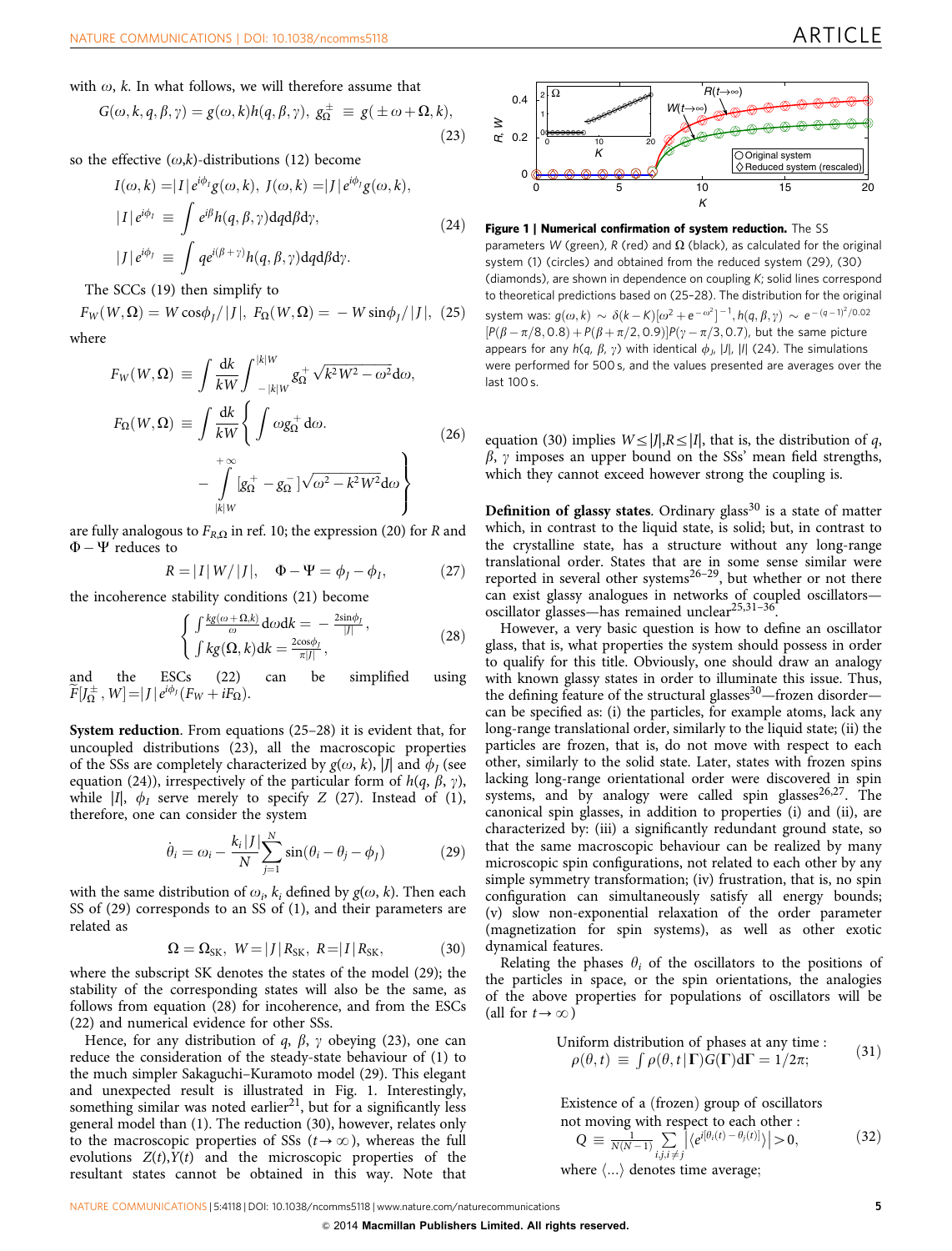<span id="page-5-0"></span>Nonuniqueness of  $\lim_{t\to\infty} [\theta_i(t) - \theta_j(t)]$ for the frozen oscillators; which might therefore end up in different places; depending on the initial conditions;

Frustration, that is, (arguably) nonexistence of stable phase configurations with all  $\dot{\theta}_i(t) = 0$ , even if all  $\omega_i = 0$ ;  $(34)$ 

 $(33)$ 

Slow nonexponential relaxation of *R*(*t*):  
lim<sub>*t*→∞*R*</sub>(*t*)
$$
e^{\lambda t} = \infty
$$
, ∀λ > 0. (35)

Generally, it is quite a subtle issue to decide what is a 'true' oscillator glass, that is, should it satisfy all the criteria (31–35), or only some of them? Thus, the state reported by  $Daido<sup>25</sup>$  $Daido<sup>25</sup>$  $Daido<sup>25</sup>$  has properties  $(31)$ ,  $(34)$  and  $(35)$ , but not  $(32)$  and  $(33)$ , since the oscillators there, although adjusting their mean phase velocities to some extent, perform a diffusive motion and thus, are never frozen  $(Q = 0)$ . This state, therefore, bears more analogy to spin glasses than to structural glasses.

Here, we utilize a different approach, considering state to be glassy if it satisfies the first two criteria (31), (32). To avoid possible terminological issues, we refer to such states as quasiglassy. They are thus defined as the states with a uniform distribution of phases  $\theta_i$  (31), indistinguishable from incoherence but where, in contrast to the latter, some macroscopic portion of oscillators are frequency-locked (32), that is, have equal phase velocities  $\dot{\theta}_i$ .

It should be noted that the condition for the absence of phaselocking is sometimes taken as  $R = 0$ . However, although being implied by equation (31), it is not as rigorous as the latter. Thus, there might be many configurations for which  $R = 0$  but where the oscillators actually adjust their phases. Examples include two phase-locked populations of the same size, which are in the antiphase with each other. States with  $R = 0$  satisfying condition (32), but not condition (31), will be called spurious glassy, according to [ref. 31](#page-9-0) where they were first discovered. All SSs with  $R>0$ , including the usual synchronized states,  $\pi$ -states<sup>[19,20](#page-9-0)</sup> and travelling waves, will be classified as coherent.

As a simplified picture, the distinctions between the states can be understood in terms of a group of people doing cyclical exercises, each with their own tempo and other parameters. The incoherent state is when everyone proceeds independently; the coherent state is when they all move synchronously, at any given time having similar poses; spurious glassy is when they exercise at the same tempo but remain pairwise in the opposite poses, and quasi-glassy is when they adjust their tempos, but always remain in the independent random poses, thus representing a kind of synchronous disorder.

Realization of glassy states. Considering model (1) with the uncoupled distribution (23), it can be shown (see Methods) that if the marginal distribution of  $\beta$  is uniform and  $|J| > 0$ , then all SSs except incoherence satisfy equations (31) and (32). Therefore, the quasi-glassy states appear when

$$
\int h(q,\beta,\gamma)\mathrm{d}q\mathrm{d}\gamma = 1/2\pi,\tag{36}
$$

$$
W > 0 \Rightarrow |J| \equiv \left| \int q e^{i(\gamma + \beta)} h(q, \beta, \gamma) dq d\beta d\gamma \right| > 0. \tag{37}
$$

Representing  $h(q, \beta, \gamma) \equiv h_1(\beta)h_2(q, \gamma|\beta)$ , equation (36) becomes  $h_1(\beta) = 1/2\pi$ . Thus, to satisfy also condition (37), the distribution of q,  $\gamma$  should be specifically correlated with  $\beta$ . The simplest examples are  $h(q, \gamma | \beta) = \delta(q - q_0)P(\gamma + \beta, r)$  and  $h(q, \gamma | \beta) =$  $L(q - q_0 \cos \beta, \Delta) P(\gamma - \gamma_0, r).$ 

For spurious glassy states, the condition (36) is not satisfied, but  $R = 0$ , which in the present case, is equivalent to  $|I| = | \int e^{i\beta} h_1(\beta) d\beta | = 0$ , as can be seen from equation (27). There are many possible  $h_1(\beta)$  satisfying this condition, for example,  $h_1(\beta) = P(\beta - \beta_0, r) + P(\beta - \beta_0 - \pi, r).$ 

Examples of the four types of states occurring in the model (1) are shown in Fig. 2, presented in the natural frame where the population does not move as a whole ( $\langle \omega \rangle = 0$ ). In the  $(\theta,\omega)$ plane, the only difference between the quasi-glassy state and incoherence is that, in the former, phases within the glassy cluster  $(|\omega|<|k|W)$  are frozen around random angles  $\beta$  (static disorder), as seen in  $(\theta, \beta)$ -plane; this is in contrast to their asynchronous



**Figure 2 | Different kinds of states.** The states that can appear in the model (1), illustrated by snapshots of positions in the  $\theta$ ,  $\omega$  (upper panel) and  $\theta$ ,  $\beta$ (bottom panel) planes of (the same) 1,000 randomly selected oscillators (out of  $N = 25,600$ ). Tiny vertical arrows show the oscillators movements during 0.25 s (for a dynamic version of the figure see Supplementary Movie 1). Red-dashed lines show boundaries between the clusters and incoherent populations. In all cases,  $g(\omega, k) = L(\omega, 1)\delta(k - K)$ ,  $h_2(q, \gamma|\beta) = \delta(q - 1)\delta(\gamma + \beta)$ , and (**a**)  $K = 1$ ,  $h_1(\beta) = 1/2\pi$ ; (**b**)  $K = 3$ ,  $h_1(\beta) = 1/2\pi$ ; (**c**)  $K = 3$ ,  $h_1(\beta) = 1/2\pi$ (1/2)[P( $\beta - \pi/2$ ,0.8) + P( $\beta + \pi/2$ ,0.8)]; (**d**) K = 3, h<sub>1</sub>( $\beta$ ) = P( $\beta$ , 0.8). The pictures will be the same for any h<sub>2</sub>(q,  $\gamma|\beta$ ) satisfying |J| = 1,  $\phi$ <sub>J</sub> = 0 in each case. All states have  $\Omega = 0$  and are presented in the natural frame ( $\langle \omega \rangle = 0$ ); depending on the distribution G( $\Gamma$ ) of parameters in (1), similar states may also appear in a rotating frames  $(\Omega \neq 0)$ , corresponding to quasi-glassy, spurious glassy or coherent travelling waves.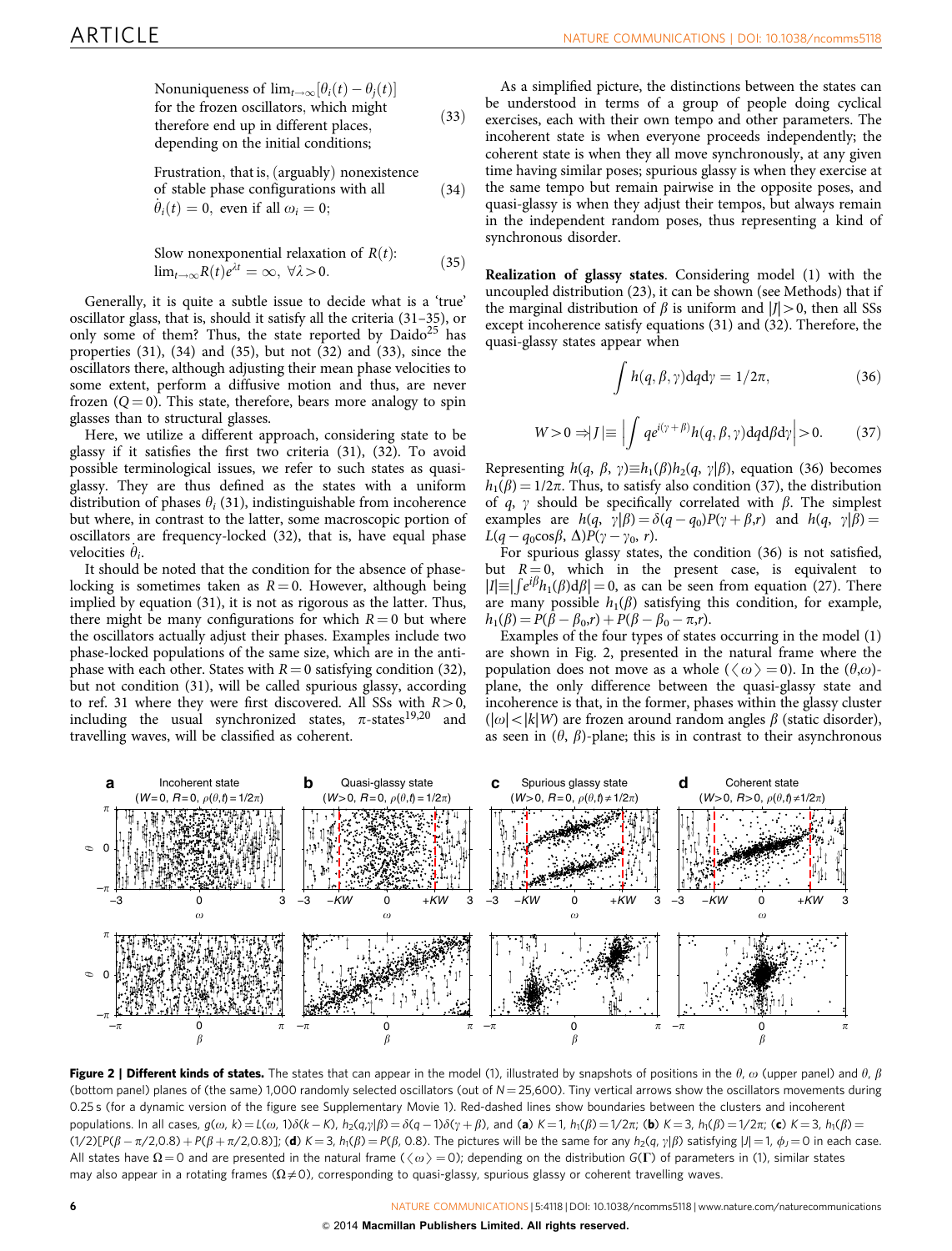movement (dynamic disorder), observed for incoherence. Drawing an analogy between the oscillators' phases and the particles' positions in space, the incoherent state of the system (1) can be related to a liquid or gaseous state of matter; coherent to the crystalline state; spurious glassy to a crystal with a specific structure; and quasi-glassy to a glass.

As discussed previously, the model (1) can be reduced to a form without  $\beta$  (10) by a change of variables. Thus, any quasiglassy or spurious glassy state in terms of  $\theta_i$  (1) can be transformed to a coherent state in terms of  $\hat{\theta}_i = \theta_i - \beta_i$ . Contrariwise, glassy states of the system (1) can always be viewed as coherent states but in a specifically disordered coordinate system, being therefore redundant in a strict mathematical sense. In practice, however, the coordinates are chosen based on their physical meaning, so that these states are realizable when the actual interaction between the oscillators contains phase shifts  $\beta$ , which can be achieved, for example, in a real systems with programmable coupling<sup>[48,49](#page-9-0)</sup>. A similar situation occurs for the Mattis spin glass $^{50}$ : it can be transformed to a ferromagnetic state by change of variables<sup>26,27</sup>. Nonetheless, the Mattis model found a number of applications<sup>51-53</sup> and proved to be a useful starting point in studies of spin glasses. Note that, combining the results of the present work with those of [refs 22,32,33,54,](#page-9-0) one can modify the model (1) to observe states exhibiting most of the glassy properties (31–35) (see Methods).

Relaxation dynamics. Up to now, we have concentrated mainly on the behaviour of the system (1) in the asymptotic limit  $t\rightarrow\infty$ , restricting our consideration to a set of its possible SSs. The relaxation to these states is determined by the parameter distribution and can take various forms. It is hard to analyse in general, but for particular  $G(\Gamma)$  the full-time evolutions  $Y(t)$ , $Z(t)$ can be obtained analytically by using the OA-reduction proce-dure<sup>[41](#page-9-0)</sup>, which can be extended to incorporate the distributed phase shifts. Thus, consider the distribution

$$
G(\Gamma) = L(\omega, \Delta)\delta(k - K)\delta(q - 1)\delta(\beta)P(\gamma - \phi_0, r_0)
$$
 (38)

In this case,  $a(\Gamma,t)$  can be analytically continued inside the unit circle of  $z_{\gamma} = e^{i\gamma}$ , as the condition (15) is satisfied there. Hence, in equations (8) and (9), one can integrate over  $\gamma$  by changing the integration to the unit circle of  $z<sub>y</sub>$  and taking the residue at the pole  $z_{\gamma} = r_0 e^{i\phi_0}$  of  $P(\gamma - \phi_0, r_0)$  (see equation (11)). The integration over  $\omega$  is performed in the usual way<sup>[41](#page-9-0)</sup>, that is, by taking the residue at  $\omega = i\Delta$ . Then, from equations (8) and (9) one obtains  $Z(t) = a(i\Delta, e^{i\gamma} = r_0 e^{i\phi_0}, t), \quad Y(t) = r_0 e^{i\phi_0} Z(t).$ Substituting this into equation (6) and solving the resultant equations, one gets finally

$$
W(t) = \frac{|J|\sqrt{1 - \frac{2\Delta}{K_f}}|}{\sqrt{1 + [(1 - \frac{2\Delta}{K_f})(J]/W(0))^2 - 1]e^{-(K_f - 2\Delta)t}}|}
$$
  
\n
$$
\dot{\Phi}(t) \equiv \Omega(t) = \frac{K_f \tan \phi_J}{2} \left[ \frac{W^2(t)}{|J|^2} + 1 \right], K_J \equiv K|J|\cos \phi_J
$$
  
\n
$$
R(t) = |I| W(t)/|J|, \quad \Phi(t) - \Psi(t) = \phi_J - \phi_I,
$$
\n(39)

where we have represented all in terms of  $I, J$  (see equation (24)), which in the present case are  $|I|e^{i\phi_I} = 1$ ,  $|J|e^{i\phi_J} = r_0e^{i\phi_0}$ . Obviously, a similar procedure to that outlined here can be applied if the distribution of  $\gamma$  has a few poles inside the unit circle.

Now consider the KM (1) with distributed  $\beta$ :

$$
G(\Gamma) = L(\omega, \Delta)\delta(k - K)\delta(q - 1)P(\beta - \phi_0, r_0)\delta(\gamma), \quad (40)
$$

in which case, one has  $Z(t) = Y(t)$  by definition (2). By the change

of variables  $\tilde{\theta}_i = \theta_i - \beta_i$ , the present case can be reduced to the already-studied KM with distributed  $\gamma$  (see equation (38)). Then, because  $Z(t) = Y(t) = \dot{Y}(t)$  (see discussion of equation (10)), the macroscopic parameters should still evolve according to equation (39), although one should now use  $|I|e^{i\phi_I} = |I|e^{i\phi_J} =$  $r_0e^{i\phi_0}$  in the latter. The same result may be obtained by applying the OA-reduction, with the integrals (8) and (9) over  $\beta$  being evaluated by taking residues inside the unit circle of  $e^{i\beta}$ , similarly to what was done in the previous case.

However, the behaviour predicted by equation (39), and the actual behaviour of  $Z(t)$ ,  $Y(t)$ , agree only for distributed  $\gamma$ , but not for distributed  $\beta$ , as demonstrated in Fig. 3. The reasons for this are, first, that one cannot continue  $a(\Gamma,t)$  inside the unit circle of  $\beta$ , as (15) is not satisfied there, which makes OA-reduction impossible when  $\beta$  is distributed. Second, the evolution of  $Y(t), Z(t)$  for (40) cannot be obtained from the system of  $\hat{\theta}_i = \theta_i - \beta_i$ , at least if starting from the standard initial conditions (16), as assumed here. This is because such transformation introduces a correlation of the initial phases with system parameters. For example, if all  $\theta_i(0) = 0$ , then one will have  $\tilde{\theta}_i(0) = -\beta_i = -\tilde{\gamma}_i$ , so that  $\tilde{a}(\tilde{\Gamma}, 0) = e^{-i\tilde{\gamma}}$  and the OAreduction cannot be applied because now (14) is not satisfied. Therefore, although the cases (38) and (40) can be transformed into each other by changes of variables, the time evolution for distributed  $\beta$  appears to be much more complex than for distributed  $\gamma$ , and cannot be obtained in a simple form.

**Super-relaxation.** Astonishingly, for a class of distributions  $G(\Gamma)$ , and a very large family of initial configurations, the oscillators do not feel any interaction at all while relaxing to incoherence. This behaviour occurs when the following three conditions are satisfied:

$$
\int q e^{i\gamma} G(\omega, k, q, \beta, \gamma) \, d\kappa \, d\beta \, d\gamma = 0, \ \forall \omega; \tag{41}
$$

Initial conditions  $\rho(\theta, t = 0 | \Gamma)$  are not correlated with  $q$  or  $\gamma$ , either directly or indirectly (through the other parameters);  $(42)$ 

Incoherence is the only stable state of the system: <sup>ð</sup>43<sup>Þ</sup>

Thus, conditions (41) and (42) imply  $W(0) = \int e^{i\theta} \rho(\theta,0|\Gamma) q e^{i\gamma} G(\Gamma)$  $d\theta d\Gamma = 0$ . Based on numerical evidence, the weighted mean field then stays at zero during the whole evolution  $W(t) = 0$ , leading to an effective disappearance of interaction between the oscillators, as follows from equation (3). As a result, the oscillators evolve freely  $(\dot{\theta}_i = \omega_i)$  and so the relaxation (both its rate and form) depends



Figure 3 | Theoretical and numerical system behavior. The main plot and inset display time evolutions of  $R(t)$  and  $W(t)$ , respectively. Dashed lines show the behaviour predicted by (39), while solid lines correspond to the results of numerical simulations: blue—distributed  $\gamma$  (38), red distributed  $\beta$  (40). In (38) and (40), we used  $\phi_0 = \pi/6$ ,  $r_0 = 0.5$ .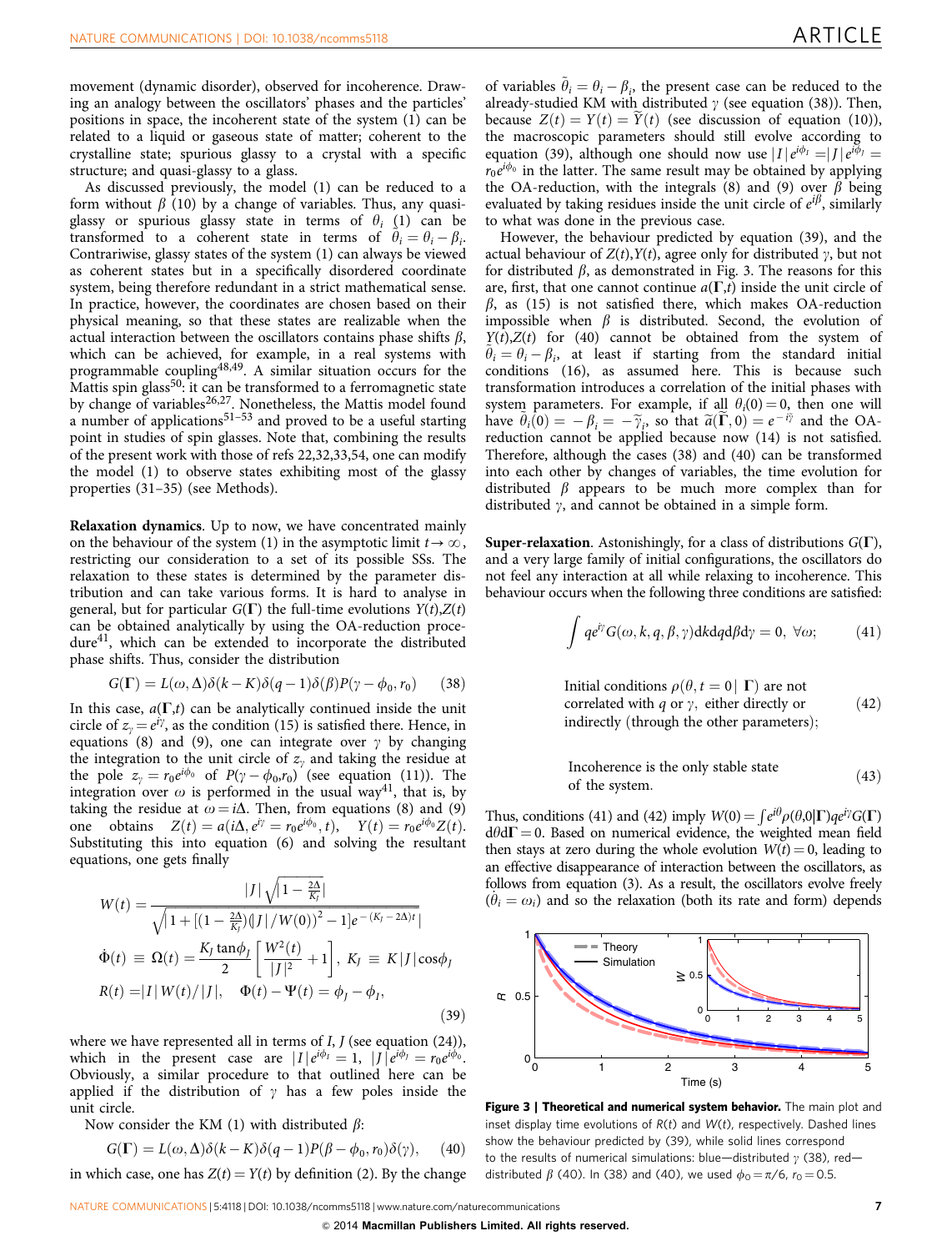

Figure 4 | Examples of super-relaxation. Interaction-independent relaxation of the order parameter to incoherence for different parameter distributions (all satisfying (41)), which are indicated in the figure;  $u(x, b)$  denotes uniform distribution of x in [  $-b$ , b], while L(x,  $\Delta$ ) and P(x, r) are defined in (11).



Figure 5 | Two-stage relaxation to quasi-glassy states. Time evolutions of  $R(t)$  (solid) and  $W(t)$  (dashed) from the initial conditions  $R(0) = 1$  to quasiglassy states (g( $\omega$ , k) = L( $\omega$ , 1) $\delta$ (k – K), h(q,  $\beta$ ,  $\gamma$ ) =  $\delta$ (q – 1) $\delta$ ( $\beta$  +  $\gamma$ )/2 $\pi$ ) for different constant couplings  $k_i = K$ . The inset shows the results on a logarithmic ordinate scale.

only on the marginal distribution of  $\omega$ :

$$
R(t) = R(0) \Big| \int e^{i\omega t} G(\Gamma) d\Gamma \Big|.
$$
 (44)

This phenomenon, which we refer to as super-relaxation, is illustrated in Fig. 4. Note that for uncoupled distributions, mustrated in Fig. 4. Note that for uncoupled distributions,<br>equation (23), the condition (41) reduces to  $\int q e^{i\gamma} h(q, \beta, \gamma)$  $dq d\beta d\gamma = 0.$ 

The claim that  $W(t) = 0$  if all the conditions (41), (42) and (43) are satisfied can be proven rigorously for particular distributions, for example,  $G(\Gamma) = G(\omega, k, q, \beta + \gamma)/2\pi$  (see Methods), though we were unable to prove it in general; based on simulations, however, it seems to be satisfied in most (if not all) cases. Thus, it is clear that the system always has a solution with  $W(t) = 0$  if conditions (41) and (42) are fulfilled: in this case, to have  $W(t) > 0$ , the distribution  $\rho(\theta, t|\Gamma)$  should acquire a particular dependence on the system parameters; but evolving according to equation (5) with  $W(t) = 0$ , it can become dependent only on  $\omega$ , which in turn cannot increase  $W(t)$  above zero if condition (41) holds. The stability of this solution is rather hard to prove, but it appears to be stable if the incoherence is the only stable state (condition (43)). Nevertheless, even if  $W(t)$  is not exactly zero, below some relatively high threshold its value seems to have a

negligible effect on the dynamics of  $R(t)$ , as will be seen in Fig. 5 below.

Super-relaxation can appear only if the final state is incoherence  $(W=0)$ , while relaxation to SSs with  $W>0$  will generally be coupling dependent, even if conditions (41) and (42) are satisfied. In the latter case, relaxation occurs in two stages as shown in Fig. 5 for the example of quasi-glassy states. The phases first begin to disorder in the same way as for incoherence, but are slowly entrained while passing their equilibrium positions. When the field of the entrained oscillators, characterized by W, becomes strong enough, they begin to force the unentrained ones to take their positions, so the relaxation switches to a faster, coupling-dependent regime. This switch occurs sooner for stronger coupling.

# **Discussion**

We have generalized our earlier approach<sup>[10](#page-9-0)</sup> to make it applicable to the more general KM (1) so that, using equations (19–22), one can immediately obtain a macroscopic characteristics of possible SSs. The generalized KM (1) encompasses a variety of KM variants studied earlier $10,13-15,19,21,24$ , allowing one readily to reproduce and extend many of the previous results. Remarkably, the steady-state behaviour of (1) with any distribution  $h(q,\beta,\gamma)$ (see equation (23)) can be obtained from the simple Sakaguchi– Kuramoto model (29), (30). It should be noted, however, that (17–22) describe only SSs, being inapplicable to inherently non-stationary solutions such as standing waves<sup>[55](#page-9-0)</sup> or oscillating  $\pi$ -states<sup>[44](#page-9-0)</sup>. Note also that most expressions can straightforwardly be extended to the case  $G(\Gamma) \rightarrow G(\Gamma, R, W)$  (see Methods); for examples when this might be relevant see [refs 56–59](#page-9-0).

Most interestingly, we have found, that the model (1) can exhibit exotic behaviour, such as glassy states and superrelaxation, thereby opening new horizons for KM-related investigations, both theoretical and practical. These discoveries have a far-reaching implications. For example, it should now be possible to create, observe and study glassy behaviour in real systems of coupled oscillators, where a variety of novel phenomena may be anticipated. As one possible application, if some physical quantity can be associated with the weighted mean field W (equation (2)) in laser arrays<sup>5</sup> described by the KM, it might be possible to construct a laser exhibiting zero intensity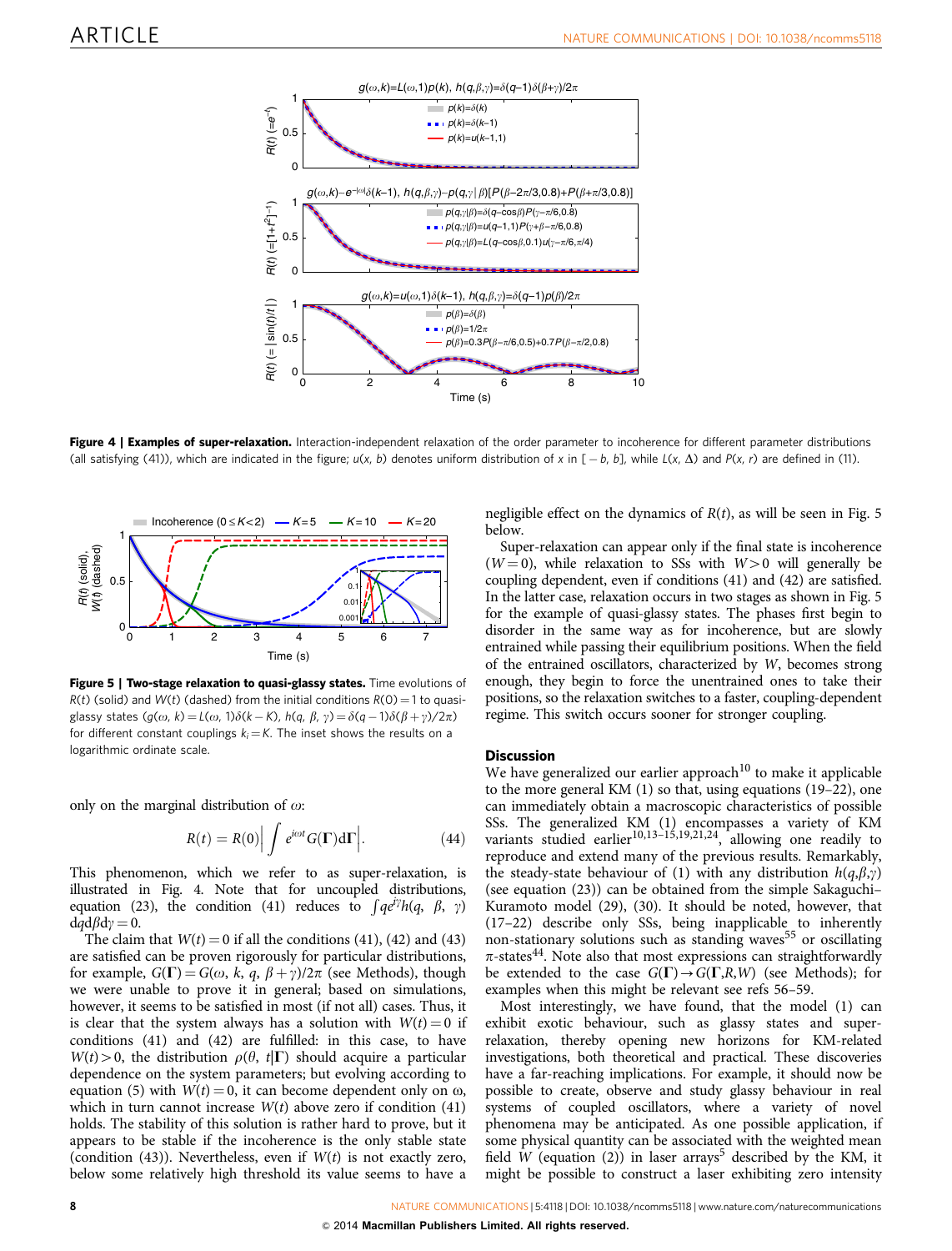$(R = 0)$  but for which the other effects are nonvanishing  $(W>0)$ ; similar considerations apply to a wide range of different KM applications. Furthermore, the phenomenon of super-relaxation might be used to design systems whose dynamics remains highly stable in the face of different perturbations and parameter changes.

#### **Methods**

Numerical simulations. Except where otherwise specified, all simulations were performed by integrating the full system equation (1) using a 6th order Runge– Kutta method with a time step of 0.01 s. The number of oscillators used was  $N = 25,600$  for [Fig. 2,](#page-5-0)  $N = 10^5$  for [Fig. 1](#page-4-0) and  $N = 10^6$  for all other cases. Additional details are provided in figure captions.

**Parameter normalization.** Since the model (1) is invariant under  $(k_i, \beta_i) \rightarrow (-k_i,$  $\beta_i + \pi$ ) or  $(q_i, \gamma_i) \rightarrow (-q_i, \gamma_i + \pi)$  or rescalings  $(k_i, q_i) \rightarrow (k_i/r, r q_i)$ , there exist some ambiguity in the parameter definitions. To remove this ambiguity, one can fix the normalization of  $q_i$  and specify a rule for choosing the sign of  $k_i$ ,  $q_i$ ; but different choices might be preferred in different situations. For example, the normalization  $\sum q_i = 1$  is inapplicable when  $q_i = \cos(\gamma_i)$  with  $\gamma_i$  being uniform;  $\sum |q_i| = 1$ , on the other hand, fails for a Lorenzian distribution of  $q_i$ . The most universal choice seems to be  $\int \int q e^{i(\beta + \gamma)} G(\Gamma) dq d\beta d\gamma | d\alpha dk = 1$ , which additionally assures  $W \le 1$ . However, when  $q_i = 1$  and  $\beta_i$  are distributed (so  $Y = Z$ ), this normalization will lead to a rescaling of  $q_i$  (so  $Y \neq Z$ ), which might be inconvenient. Therefore, because the normalization can be fixed at any time, we retain the associated ambiguity in order to preserve generality. Note that W (equation (2)) but not R and not  $|k|W$ , changes under the  $(k,q)$ -rescalings and thus can be higher than unity.

**Phase distribution.** The distribution  $P(\phi, r)$ , equation (11), represents a Poisson kernel for the unit disc and is very common for the KM. For example, it can be shown that the OA-ansatz (equation (6)) can be rewritten<sup>[43](#page-9-0)</sup> as  $\rho(\theta, \theta)$  $t|\Gamma) = P(\theta - \arg[a(\Gamma, t)], |a(\Gamma, t)|)$ . Because  $P(\phi, r)$  has one pole inside and one outside the unit circle of  $z_{\phi} \equiv e^{i\phi}$ , it is very convenient in relation to analytic derivations, for example, one has  $\int_{\frac{\pi}{4}}^{\frac{\pi}{4}} e^{i\phi} P(\phi - \phi_0, r) d\phi = re^{i\phi_0}$ . To simulate this distribution, one sets  $\phi_i = 2 \arctan[\frac{1-r}{1+r} \tan(\pi(p_i - 1/2))]$ , where  $p_i \in [0,1]$  are uniformly distributed random numbers.

Derivation of the incoherence stability conditions. To perform a linear stability analysis of incoherence, we examine the maximum growth rate for small perturbation  $\epsilon \eta(\theta, t|\Gamma)$  added to the incoherent solution  $\rho(\theta, t|\Gamma) = 1/2\pi$ . Following [ref. 45,](#page-9-0) this perturbation is expressed as

$$
\eta(\theta, t | \mathbf{\Gamma}) = c(\mathbf{\Gamma})e^{-i\theta}e^{\lambda t} + c^*(\mathbf{\Gamma})e^{i\theta}e^{\lambda^* t} + \eta_{\perp}(\theta, t | \mathbf{\Gamma}), \tag{45}
$$

where the Fourier expansion of  $\eta_{\perp}(\theta, t|\Gamma)$  contains only terms  $e^{in\theta}$  with  $|n|>1$  (so that  $\int (e^{\pm i\theta})\eta_{\perp}(\theta, t|\Gamma) d\theta = 0$ . Substituting  $\rho(\theta, t|\Gamma) = 1/2\pi + \varepsilon \eta(\theta, t|\Gamma)$  and  $(45)$  into  $(5)$  and collecting the terms proportional to  $e^{-i\theta}$  to the first order in  $\varepsilon$  or into (5), and collecting the terms proportional to  $e^{-i\theta}$ , to the first order in  $\varepsilon$  one obtains

$$
\varepsilon c(\Gamma)(\lambda - i\omega)e^{\lambda t} = \frac{k e^{i\beta}}{2} Y(t).
$$
 (46)

Considering the part  $\sim e^{i\theta}$  of equation (5), one will get the complex conjugate of equation (46), while for terms  $\sim e^{in\theta}$  with  $|n|>1$  the growth rate of the associated perturbations  $\partial_t[\varepsilon\eta_{\perp}(\theta,t|\Gamma)]$  can be shown to be  $O(\varepsilon^2)$ , so that they are of no interest for linear analysis.

From (46) it follows that  $c(\Gamma) = (ke^{i\beta} Y(t)e^{-\lambda t})/(2\varepsilon(\lambda - i\omega))$ . Substituting this into  $Y(t) = \int e^{i\theta} \rho(\theta, t|\Gamma) q e^{i\gamma} G(\Gamma) d\theta d\Gamma = \varepsilon e^{\lambda t} \int q e^{i\gamma} G(\Gamma) G(\Gamma) d\Gamma$  and dividing both sides by  $Y(t)/2$ , one self-consistently obtains

$$
2 = \int \frac{kq e^{i(\beta + \gamma)} G(\Gamma) d\Gamma}{\lambda - i\omega} = \int \frac{kJ(\omega, k)d\omega dk}{\lambda - i\omega},
$$
 (47)

where we have used the definition of  $J(\omega, k)$  (see equation (12)). The incoherence changes stability when Re[ $\lambda$ ] crosses zero. Hence, denoting  $\lambda = \lambda_r + i\lambda_i$ , taking the limit  $\lambda_r \to 0$  in equation (47) and using  $\lim_{\lambda_r \to 0} [\lambda_r - i(\omega - \lambda_i)]^{-1} = \pi \delta(\omega - \lambda_i)$  $+ i[\omega - \lambda_i]^{-1}$ , one obtains (21) with  $x = \lambda_i$ .

Derivation of the ESCs. The ESCs (22) cannot be derived rigorously but, rather, are based on empirical assumptions. Thus, we first assume that the perturbations to the SS obey

$$
\delta \dot{Y} = A \left[ \int a_s(\Gamma, Y + \delta Y) G_{\Omega + \delta \Omega}^+(\Gamma) d\Gamma - (Y + \delta Y) \right]
$$
(48)

where  $\delta Y$  = ( $\delta W + iW\delta\Phi$ ) $e^{i\Phi}$  and  $\delta\Omega$  are the deviations of the SS parameters from their stationary values Y and  $\Omega$ , respectively; A is a constant,  $G^+_{\Omega}$  is defined in (11) and  $a_s(\Gamma, Y)$  is the OA stationary solution (17). The latter can be represented in

unified form for all  $\omega$ ,  $k$  as

$$
a_{s}(\Gamma, Y) = e^{i\beta} \frac{\sqrt{\left(k^{2}\right)Y\left|\frac{P}{Q} - \omega^{2}\right|} \exp\left[-i\frac{\arg\left[k^{2}\right]Y\left|\frac{P}{2} - \omega^{2}\right|}{2}\right] + i\omega}{kY^{*}}
$$
(49)

Although equation (48) represents a purely empirical assumption, some of the motivation behind it is that for incoherence it gives the correct transition points (equation (21)), as can be checked by performing a linear stability analysis of equation (48) with  $Y = 0$ .

For Y > 0, based on trial and error we set  $A > 0$ ,  $\delta \Omega = W^2 \delta \Phi$  in equation (48). Then using equation (49) and retaining in (48) only the terms of the first order in  $\delta W$ ,  $\delta \Phi$ , one obtains

$$
\left(\begin{array}{c} \delta \,W \\ \delta \Phi \end{array}\right) = A \left(\begin{array}{cc} \partial_W {\rm Re}\, \widetilde{F} - 1 & W^2 (\partial_\Omega {\rm Re}\, \widetilde{F}) \\ W^{-1} (\partial_W {\rm Im}\, \widetilde{F}) & W (\partial_\Omega {\rm Im}\, \widetilde{F}) \end{array}\right) \left(\begin{array}{c} \delta \,W \\ \delta \Phi \end{array}\right) \eqno(50)
$$

where we have expressed all in terms of  $\overline{F} \equiv F[J_\Omega^{\pm}, W]$  (equation 19). For  $A > 0$ , the system (50) is stable only if the trace and determinant of the corresponding matrix are lower and higher than zero, respectively, which gives (22).

Glassy conditions for the model considered. For the system equation (1) with the uncoupled distribution, equation (23), it is easy to see that the conditions (31,32) for observing quasi-glassy states can be rewritten as (36,37). Thus, the phases of the oscillators with  $|\omega_i|\leq |k_i|W$  in a stationary regime are frozen at  $\theta_i = \beta_i + \arcsin(\omega_i/|k_i|W) + \pi H(-k_i)$  (all in the rotating frame), as follows from equation (18). Therefore, for states with  $W>0$ , an absence of phase locking between the oscillators (condition (31)) is equivalent to a uniform distribution of  $\beta_i$ (equation (36)). Next,  $W>0$  (37) is the necessary and sufficient condition for (32): necessary because, otherwise, all oscillators have  $\dot{\theta}_i(t) = \omega_i = 0$ , as implied by equation (3); and sufficient because it establishes frequency locking of the oscillators with  $|\omega_i|\leq |k_i|W$  (since their phases are constant). Finally, as is clear from equation (25), for the uncoupled distributions (23), SSs with  $W>0$  can appear only if  $|J| > 0$ , as additionally indicated in equation (37).

Glassy states exhibiting nearly all glassy properties. One can modify the model (1) to observe glassy states with most of the desired properties (31–35), and not only the first two of them. Thus, frustration (34) can be introduced, for example, by considering the van Hemmen type of interactions<sup>[32,33](#page-9-0)</sup>, while the high multiplicity of states (33) can be achieved by using the higher-order coupling<sup>22,54</sup>. As an example, it can easily be checked numerically that a state satisfying conditions (31–34) appears in the system

$$
\dot{\theta}_i = \omega_i - \frac{10}{N} \sum_j (k_i q_j + q_i k_j) \sin[3(\theta_i - \theta_j - \beta_i - \gamma_j)],\tag{51}
$$

where  $k_i$  and  $q_i$  are independent random variables taking values  $\pm 1$  with equal probability,  $\beta_i = -\gamma_i$  are uniformly distributed and the frequencies  $\omega_i$  are drawn from  $g(\omega) \sim [1 + \omega^2]^{-1}$ . Regarding the last glassy property (35), it might be possible to satisfy it with an appropriate choice of the parameter distribution, which, to a large extent, determines the relaxation of  $R(t)$ . However, most interestingly, it turns out that for systems of the type (51), there exist many configurations with  $R(t\rightarrow\infty) > 0$ , and the latter is proportional to the initial  $R(0)$ . Thus, in many cases the phases do not disorder completely, so the basic criterion (31) becomes violated if starting from initial conditions other than incoherence.

**Super-relaxation claim**  $W(t) = 0$ **.** In some cases, one can rigorously prove that  $W(t)$  remains zero at all times if the conditions (41), (42) and (43) are fulfilled. Thus, consider the distribution

$$
G(\Gamma) = G(\omega, k, q, \beta + \gamma)/2\pi.
$$
 (52)

Changing the variables to  $\tilde{\theta}_i = \theta_i - \beta_i$ , one obtains the system (10) with  $G(\Gamma) = G(\omega, k, q, \tilde{\gamma})$ , characterized by the same weighted mean field  $W(t) = W(t)$ (see discussion of (10)). Under such a change, however, one subtracts from each  $\theta_i$ a uniform random variable  $\beta_i$ , so that any initial conditions for  $\theta_i$  satisfying (42) will be mapped to a uniform initial condition for  $\hat{\theta}_i$ ; moreover, since  $G(\Gamma)$  depends only on the sum  $\gamma + \beta$ , these initial  $\tilde{\theta}_i$  will not be correlated with  $\tilde{\gamma}_i = \gamma_i + \beta_i$ , as would be otherwise. Therefore, one has  $\widetilde{\rho}(\widetilde{\theta}_i, 0 | \widetilde{\Gamma}) = 1/2\pi \Rightarrow \widetilde{a}(\widetilde{\Gamma}, 0) = 0$ . Then, taking into account that  $\widetilde{W}(0) = W(0) = 0$ , it follows from equations (7) and (8) that  $\tilde{a}(\tilde{\Gamma}, t) = 0 \Rightarrow \tilde{W}(t) = W(t) = 0$ . Finally, because the incoherent state for  $\theta_i$ is stable (condition (43)), it will obviously be stable in terms of  $\hat{\theta}_i$  as well, so that the perturbations to the weighted mean field will decay, ensuring that it stays at zero.

**Generalization to**  $G(\Gamma) \rightarrow G(\Gamma, R, W)$ **.** In some cases<sup>56-59</sup>, the parameter distribution might depend on R and/or W, for example, the coupling can be influenced by the mean field strength  $G(\Gamma, R, W) \sim \delta(k - K(R))$ . One can easily extend all expressions describing the SSs to such cases. Thus, proceeding in the usual way, the stationary OA solution (17) and the associated phase distribution (18) can be shown to have the same form. Next, the SCCs equations (19) and (20),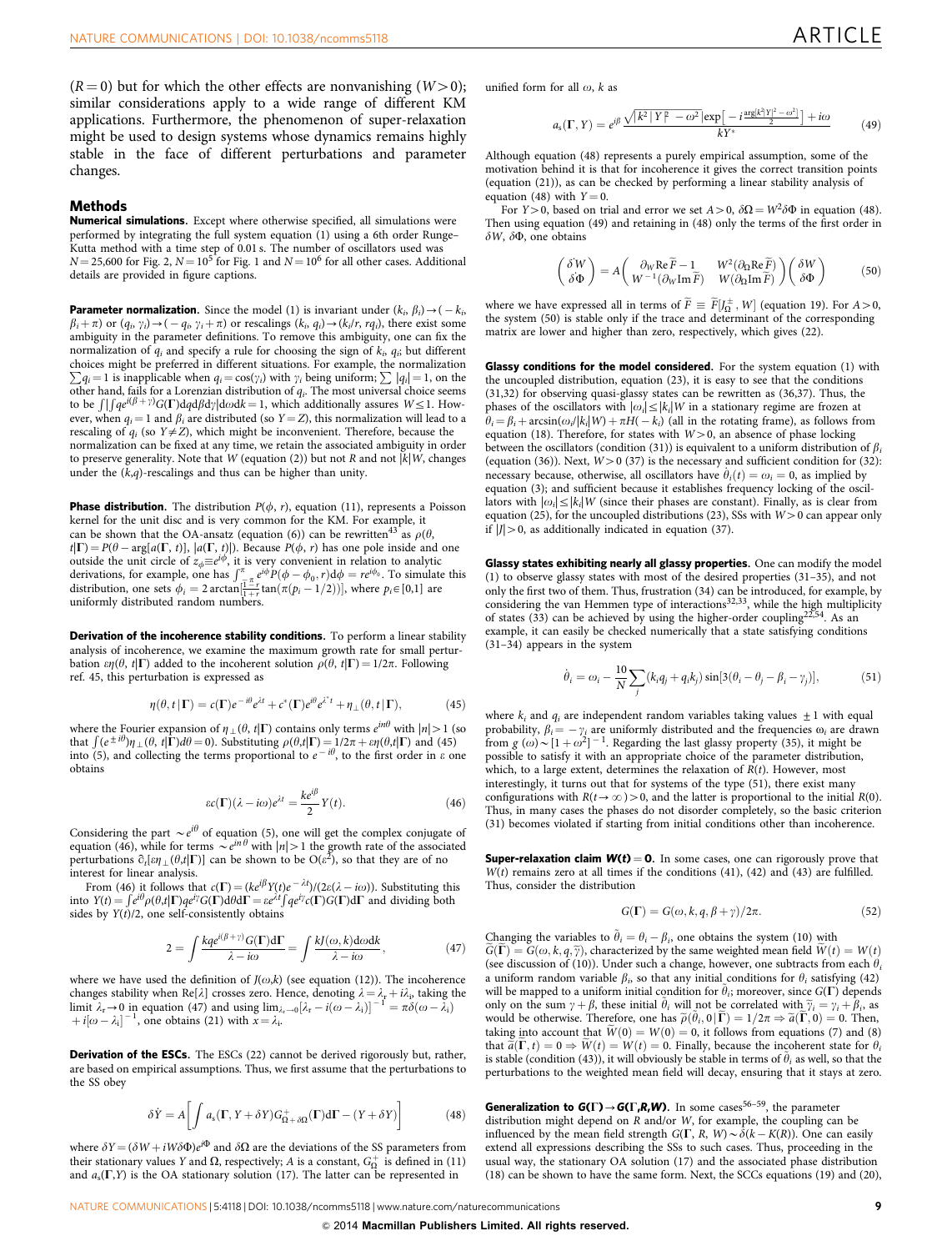<span id="page-9-0"></span>from which the SS parameters are determined, will also be the same except

$$
I(\omega, k) \to I(\omega, k, R, W) \equiv \int e^{i\beta} G(\Gamma, R, W) dq d\beta dy,
$$
  

$$
J(\omega, k) \to J(\omega, k, R, W) \equiv \int q e^{i(\beta + \gamma)} G(\Gamma, R, W) dq d\beta dy,
$$
 (53)

Note, however, that if the parameter distribution depends on R ( $\partial_R G(\Gamma,R,W)\neq 0$ ), and q or  $\gamma$  are distributed (so that  $W \neq R$ ), then equations (19) and (20) become coupled and should be solved at the same time to get all the  $R$ ,  $W$ ,  $\Omega$ ,  $\Phi - \Psi$ . Such situation occurs because, in this case, the effective interaction between the oscillators, although explicitly determined by W (3), has additional implicit dependence on R; as a result, the dynamics of the model becomes more sophisticated, and its analysis appears to be an interesting topic for future research.

Assuming that  $\lim_{R\to 0, W\to 0} R^n W^m \partial_R^n \partial_W^m G(\Gamma, R, W) = 0, \forall n, m \ge 0, n + m > 0,$ the conditions for incoherence stability can be derived in the usual way and take the same form (21), except that  $J(\omega, k) \rightarrow J(\omega, k, 0, 0)$  (53). The ESCs (22), on the other hand, cannot so easily be generalized to field-dependent distributions, at least if  $\partial_R G(\Gamma, R, W) \neq 0$  and  $W \neq R$ ; otherwise, that is, when  $G(\Gamma) \rightarrow G(\Gamma, W)$ , they preserve the original form of equation (22), but with a modified J given by equation (53) (though it is not clear how well they work in this case). Having obtained the general equations, their simplification for the uncoupled distributions  $G(\Gamma, R, W) = g(\omega, k, R, W)h(q, \beta, \gamma, R, W)$  to analogues of equations (24–28) is straightforward.

#### **References**

- 1. Kuramoto, Y. Chemical Oscillations, Waves, and Turbulence (Springer-Verlag, 1984).
- 2. Strogatz, S. H. From Kuramoto to Crawford: exploring the onset of synchronization in populations of coupled oscillators. Physica D 143, 1–20 (2000).
- 3. Acebrón, J. A., Bonilla, L. L., Vicente, C. J. P., Ritort, F. & Spigler, R. The Kuramoto model: a simple paradigm for synchronization phenomena. Rev. Mod. Phys. 77, 137 (2005).
- 4. Javaloyes, J., Perrin, M. & Politi, A. Collective atomic recoil laser as a synchronization transition. Phys. Rev. E 78, 011108 (2008).
- 5. Oliva, R. A. & Strogatz, S. H. Dynamics of a large array of globally coupled lasers with distributed frequencies. Int. J. Bifurcation Chaos 11, 2359–2374 (2001).
- 6. Breakspear, M., Heitmann, S. & Daffertshofer, A. Generative models of cortical oscillations: neurobiological implications of the Kuramoto model. Front. Hum. Neurosci. 4, 190 (2010).
- 7. Sheeba, J. H., Stefanovska, A. & McClintock, P. V. E. Neuronal synchrony during anesthesia: a thalamocortical model. Biophys. J. 95, 2722–2727 (2008).
- 8. Wiesenfeld, K., Colet, P. & Strogatz, S. H. Frequency locking in Josephson arrays: connection with the Kuramoto model. Phys. Rev. E 57, 1563–1569 (1998).
- 9. Néda, Z., Ravasz, E., Brechet, Y., Vicsek, T. & Barabasi, A. L. The sound of many hands clapping-tumultuous applause can transform itself into waves of synchronized clapping. Nature 403, 849–850 (2000).
- 10. Iatsenko, D., Petkoski, S., McClintock, P. V. E. & Stefanovska, A. Stationary and traveling wave states of the Kuramoto model with an arbitrary distribution of frequencies and coupling strengths. Phys. Rev. Lett. 110, 064101 (2013).
- 11. Petkoski, S. & Stefanovska, A. Kuramoto model with time-varying parameters. Phys. Rev. E 86, 046212 (2012).
- 12. Montbrio, E., Pazo, D. & Schmidt, J. Time delay in the Kuramoto model with bimodal frequency distribution. Phys. Rev. E 74, 056201 (2006).
- 13. Montbrio, E. & Pazo, D. Shear diversity prevents collective synchronization. Phys. Rev. Lett. 106, 254101 (2011).
- 14. Pazo, D. & Montbrio, E. The Kuramoto model with distributed shear. Europhys. Lett. 95, 60007 (2011).
- 15. Montbrio, E. & Pazo, D. Collective synchronization in the presence of reactive coupling and shear diversity. Phys. Rev. E 84, 046206 (2011).
- 16. Skardal, P. S. & Restrepo, J. G. Hierarchical synchrony of phase oscillators in modular networks. Phys. Rev. E 85, 016208 (2012).
- 17. Anderson, D. et al. Multiscale dynamics in communities of phase oscillators. Chaos 22, 013102 (2012).
- 18. Lee, W. S., Restrepo, J. G., Ott, E. & Antonsen, T. M. Dynamics and pattern formation in large systems of spatially-coupled oscillators with finite response times. Chaos 21, 023122 (2011).
- 19. Hong, H. & Strogatz, S. H. Kuramoto model of coupled oscillators with positive and negative coupling parameters: an example of conformist and contrarian oscillators. Phys. Rev. Lett. 106, 054102 (2011).
- 20. Hong, H. & Strogatz, S. H. Conformists and contrarians in a Kuramoto model with identical natural frequencies. Phys. Rev. E 84, 046202 (2011).
- 21. Hong, H. & Strogatz, S. H. Mean-field behavior in coupled oscillators with attractive and repulsive interactions. Phys. Rev. E 85, 056210 (2012).
- 22. Skardal, P. S., Ott, E. & Restrepo, J. G. Cluster synchrony in systems of coupled phase oscillators with higher-order coupling. Phys. Rev. E 84, 036208 (2011).
- 23. Lee, W. S., Ott, E. & Antonsen, T. M. Large coupled oscillator systems with heterogeneous interaction delays. Phys. Rev. Lett. 103, 044101 (2009).
- 24. Sakaguchi, H. & Kuramoto, Y. A soluble active rotator model showing phase transitions via mutual entrainment. Prog. Theor. Phys. 76, 576–581 (1986).
- 25. Daido, H. Quasientrainment and slow relaxation in a population of oscillators with random and frustrated interactions. Phys. Rev. Lett. 68, 1073–1076 (1992). 26. Binder, K. & Young, A. P. Spin glasses: experimental facts, theoretical concepts,
- and open questions. Rev. Mod. Phys. 58, 801 (1986). 27. Stein, D. L. & Newman, C. M. Spin Glasses and Complexity (Princeton University Press, 2013).
- 28. Vugmeister, B. & Glinchuk, M. Dipole glass and ferroelectricity in random-site electric dipole systems. Rev. Mod. Phys. 62, 993 (1990).
- 29. Davies, J., Lee, P. & Rice, T. Electron glass. Phys. Rev. Lett. 49, 758–761 (1982). 30. Berthier, L. & Biroli, G. Theoretical perspective on the glass transition and
- amorphous materials. Rev. Mod. Phys. 83, 587 (2011). 31. Daido, H. Population dynamics of randomly interacting self-oscillators. I
- Tractable models without frustration. Prog. Theor. Phys. 77, 622–634 (1987). 32. Bonilla, L., Perez Vicente, C. & Rubi, J. Glassy synchronization in a population of coupled oscillators. J. Stat. Phys. 70, 921–937 (1993).
- 33. Kloumann, I. M., Lizarraga, I. M. & Strogatz, S. H. Phase diagram for the Kuramoto model with van Hemmen interactions. Phys. Rev. E 89, 012904 (2014).
- 34. Stiller, J. C. & Radons, G. Dynamics of nonlinear oscillators with random interactions. Phys. Rev. E 58, 1789 (1998).
- 35. Daido, H. Algebraic relaxation of an order parameter in randomly coupled limit-cycle oscillators. Phys. Rev. E 61, 2145 (2000).
- 36. Stiller, J. C. & Radons, G. Self-averaging of an order parameter in randomly coupled limit-cycle oscillators. Phys. Rev. E 61, 2148 (2000).
- 37. Pikovsky, A. & Rosenblum, M. Partially integrable dynamics of hierarchical populations of coupled oscillators. Phys. Rev. Lett. 101, 264103 (2008).
- 38. Pikovsky, A. & Rosenblum, M. Dynamics of heterogeneous oscillator ensembles in terms of collective variables. Physica D 240, 872–881 (2011).
- 39. Ott, E. & Antonsen, T. M. Long time evolution of phase oscillator systems. Chaos 19, 023117 (2009).
- 40. Ott, E., Hunt, B. R. & Antonsen, T. M. Comment on 'Long time evolution of phase oscillator systems' [Chaos 19, 023117 (2009)]. Chaos 21, 025112 (2011).
- 41. Ott, E. & Antonsen, T. M. Low dimensional behavior of large systems of globally coupled oscillators. Chaos 18, 037113 (2008).
- 42. Petkoski, S., Iatsenko, D., Basnarkov, L. & Stefanovska, A. Mean-field and mean-ensemble frequencies of a system of coupled oscillators. Phys. Rev. E 87, 032908 (2013).
- 43. Marvel, S. A., Mirollo, R. E. & Strogatz, S. H. Identical phase oscillators with global sinusoidal coupling evolve by Möbius group action. Chaos 19, 043104 (2009).
- 44. Yuan, D., Zhang, M. & Yang, J. Dynamics of the Kuramoto model in the presence of correlation between distributions of frequencies and coupling strengths. Phys. Rev. E 89, 012910 (2014).
- 45. Strogatz, S. H. & Mirollo, R. E. Stability of incoherence in a population of coupled oscillators. J. Stat. Phys. 63, 613–635 (1991).
- 46. Omelchenko, E. & Wolfrum, M. Nonuniversal transitions to synchrony in the Sakaguchi-Kuramoto model. Phys. Rev. Lett. 109, 164101 (2012).
- 47. Omelchenko, O. E. & Wolfrum, M. Bifurcations in the Sakaguchi-Kuramoto model. Physica D 263, 74–85 (2013).
- 48. Hagerstrom, A. M. et al. Experimental observation of chimeras in coupled-map lattices. Nat. Phys. 8, 658–661 (2012).
- 49. Tinsley, M. R., Nkomo, S. & Showalter, K. Chimera and phase-cluster states in populations of coupled chemical oscillators. Nat. Phys. 8, 662–665 (2012).
- 50. Mattis, D. Solvable spin systems with random interactions. Phys. Lett. A 56, 421–422 (1976).
- 51. Amit, D. J., Gutfreund, H. & Sompolinsky, H. Storing infinite numbers of patterns in a spin-glass model of neural networks. Phys. Rev. Lett. 55, 1530 (1985).
- 52. Amit, D. J., Gutfreund, H. & Sompolinsky, H. Spin-glass models of neural networks. Phys. Rev. A 32, 1007 (1985).
- 53. Villain, J. Insulating spin glasses. Z. Phys. B 33, 31–42 (1979).
- 54. Daido, H. Multibranch entrainment and scaling in large populations of coupled oscillators. Phys. Rev. Lett. 77, 1406 (1996).
- 55. Martens, E. A. et al. Exact results for the Kuramoto model with a bimodal frequency distribution. Phys. Rev. E 79, 026204 (2009).
- 56. Pikovsky, A. & Rosenblum, M. Self-organized partially synchronous dynamics in populations of nonlinearly coupled oscillators. Physica D 238,
- 27–37 (2009). 57. Filatrella, G., Pedersen, N. F. & Wiesenfeld, K. Generalized coupling in the Kuramoto model. Phys. Rev. E 75, 017201 (2007).
- 58. Rosenblum, M. & Pikovsky, A. Self-organized quasiperiodicity in oscillator ensembles with global nonlinear coupling. Phys. Rev. Lett. 98, 064101 (2007).
- 59. Baibolatov, Y., Rosenblum, M., Zhanabaev, Z. Z. & Pikovsky, A. Complex dynamics of an oscillator ensemble with uniformly distributed natural frequencies and global nonlinear coupling. Phys. Rev. E 82, 016212 (2010).